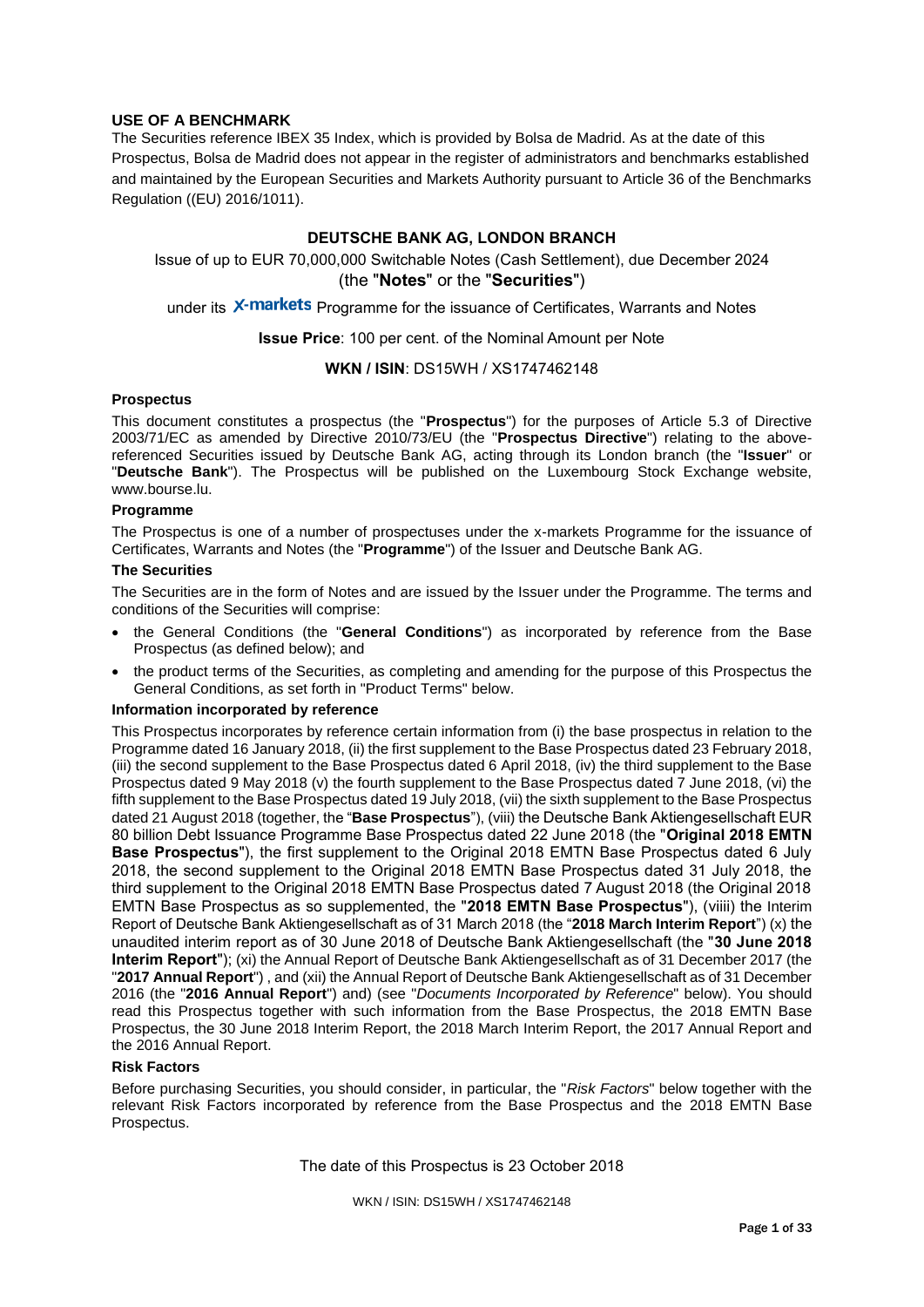# **TABLE OF CONTENTS**

| Page |
|------|
|      |
|      |
|      |
|      |
|      |
|      |
|      |
|      |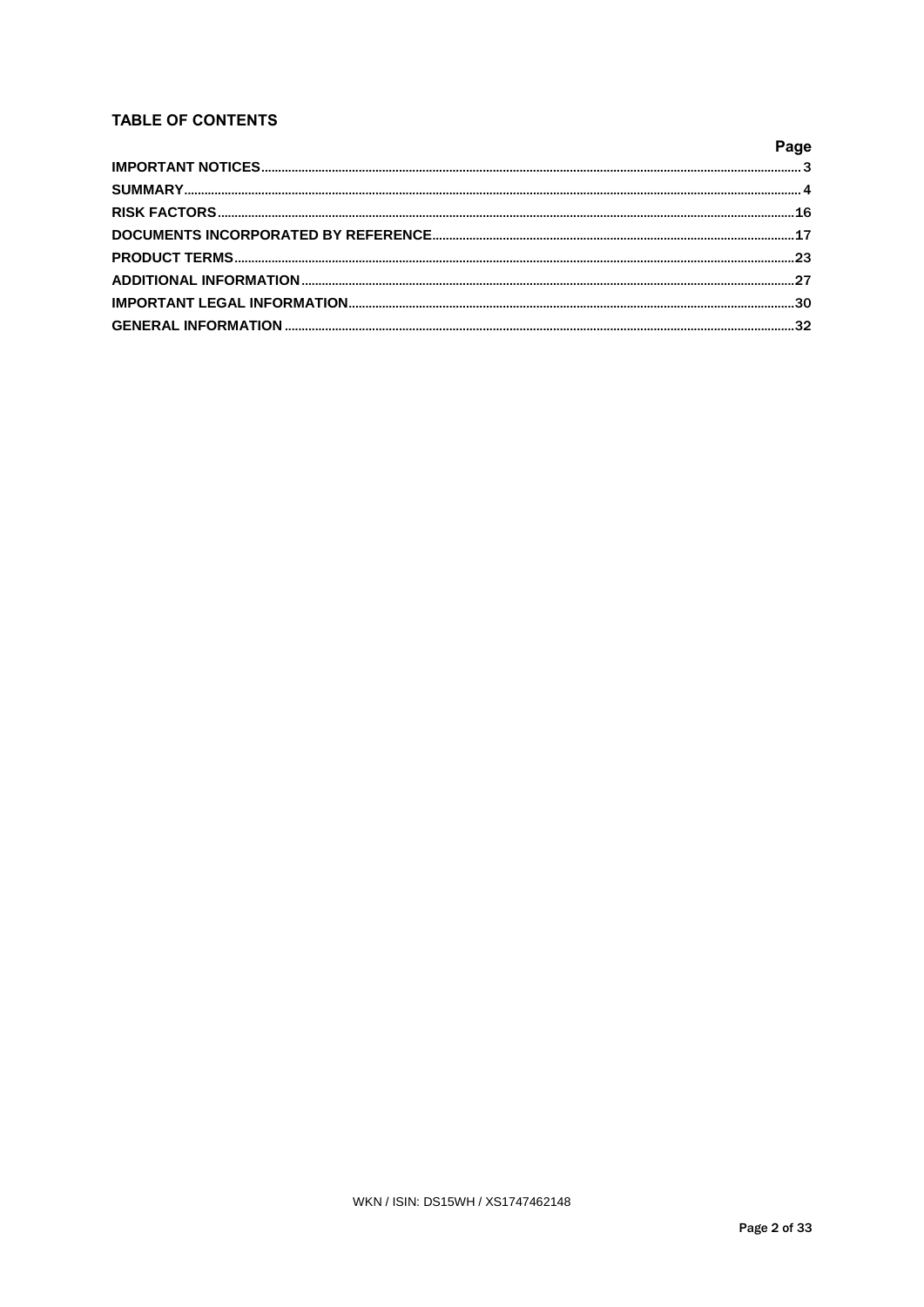## **IMPORTANT NOTICES**

**CSSF disclaimer**: This Prospectus has been approved by the *Commission de surveillance du secteur financier* (the "**CSSF**"), as competent authority under the Prospectus Directive. By approving this Prospectus the CSSF gives no undertaking as to the economic or financial opportuneness of the transaction or the quality and solvency of the Issuer in line with the provisions of Article 7 (7) of the Luxembourg law dated 10 July 2005 on prospectuses for securities.

**Listing and admission to trading**: Application has been made to the Luxembourg Stock Exchange for the Securities to be admitted to the Official List and trading on its regulated market. There can be no assurance that any such listing will be obtained, or if obtained, will be maintained. The regulated market of the Luxembourg Stock Exchange is a regulated market for the purposes of the Markets in Financial Instruments Directive (Directive 2014/65/EC). This Prospectus will constitute a prospectus for the purposes of the Prospectus Directive.

**No other information**: In connection with the issue and sale of the Securities, no person is authorised to give any information or to make any representation not contained in the Prospectus, and neither the Issuer nor the Dealer accepts responsibility for any information or representation so given that is not contained in the Prospectus.

**Restrictions on distribution**: The distribution of the Prospectus and the offering of the Securities in certain jurisdictions may be restricted by law. Persons into whose possession the Prospectus comes are required by the Issuer to inform themselves about, and to observe, such restrictions.

**Important U.S. notice**: The Securities have not been and will not be registered under the U.S. Securities Act of 1933 (the "**Securities Act**"). Subject to certain exemptions, the Securities may not be offered, sold or delivered within the United States of America or to, or for the account or benefit of, U.S. persons. A further description of the restrictions on offers and sales of the Securities in the United States or to U.S. persons is set forth in the section entitled "General Selling and Transfer Restrictions" of the Base Prospectus (as defined below), which is incorporated by reference into this document.

**Information only as at the date hereof**: The delivery of this document at any time does not imply that any information contained herein is correct at any time subsequent to the date hereof.

**No rating**: The Securities have not been rated.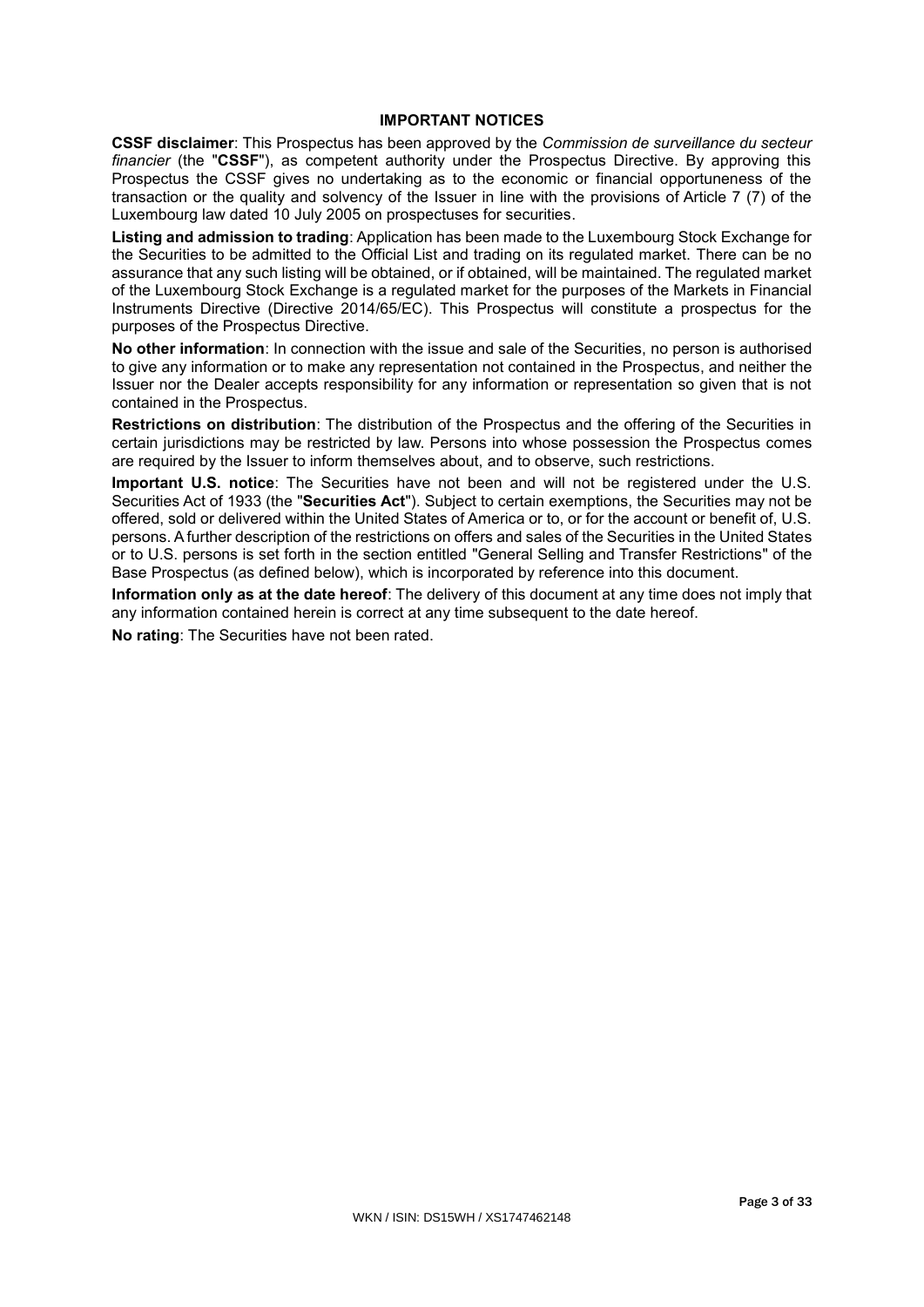## **SUMMARY**

*Summaries are made up of disclosure requirements known as "Elements". These Elements are numbered in Sections A – E (A.1 – E.7).*

*This summary contains all the Elements required to be included in a summary for this type of securities and issuer. Because some Elements are not required to be addressed, there may be gaps in the numbering sequence of Elements.* 

*Even though an Element may be required to be inserted in the summary because of the type of securities and issuer, it is possible that no relevant information can be given regarding the Element. In this case a short description of the Element is included in the summary with the mention of "not applicable".*

| <b>Element</b> | Section A – Introduction and warnings |                                                                                                                                                                                                                                                                                                                                                                                                                                           |  |
|----------------|---------------------------------------|-------------------------------------------------------------------------------------------------------------------------------------------------------------------------------------------------------------------------------------------------------------------------------------------------------------------------------------------------------------------------------------------------------------------------------------------|--|
| A.1            | Warning:                              | Warning that:                                                                                                                                                                                                                                                                                                                                                                                                                             |  |
|                |                                       | the Summary should be read as an introduction to the Prospectus;                                                                                                                                                                                                                                                                                                                                                                          |  |
|                |                                       | any decision to invest in the Securities should be based on consideration of the<br>Prospectus as a whole by the investor;                                                                                                                                                                                                                                                                                                                |  |
|                |                                       | where a claim relating to the information contained in the Prospectus is brought<br>before a court, the plaintiff investor might, under the national legislation of the EU<br>member states, have to bear the costs of translating the Prospectus, before the legal<br>proceedings are initiated; and                                                                                                                                     |  |
|                |                                       | civil liability attaches only to those persons who have tabled the Summary including<br>any translation thereof, but only if this Summary is misleading, inaccurate or<br>inconsistent when read together with the other parts of the Prospectus or it does not<br>provide, when read together with the other parts of the Prospectus, key information<br>in order to aid investors when considering whether to invest in the Securities. |  |
| A.2            | Consent to use of<br>the Prospectus:  | The Issuer consents to the use of the Prospectus for a later resale or final placement<br>$\bullet$<br>of the Securities by the following financial intermediaries (individual consent): all<br>local branches of Deutsche Bank S.A.E. domiciled at Paseo De La Castellana, 18,<br>28046 Madrid, Spain.                                                                                                                                   |  |
|                |                                       | The offer period during which the subsequent resale or final placement of Securities<br>by financial intermediaries can be made from, and including, 24 October 2018 to,<br>and including, 28 November 2018 (the "Subscription Period") as long as this<br>Prospectus is valid in accordance with Article 9 of the Prospectus Directive.                                                                                                  |  |
|                |                                       | Such consent is not subject to and given under any condition.                                                                                                                                                                                                                                                                                                                                                                             |  |
|                |                                       | In case of an offer being made by a financial intermediary, this financial<br>intermediary will provide information to investors on the terms and conditions<br>of the offer at the time the offer is made.                                                                                                                                                                                                                               |  |

| Element    |                                                                                                | <b>Section B - Issuer</b>                                                                                                                                                                                                                                                                                                                                                                                                                                                                           |
|------------|------------------------------------------------------------------------------------------------|-----------------------------------------------------------------------------------------------------------------------------------------------------------------------------------------------------------------------------------------------------------------------------------------------------------------------------------------------------------------------------------------------------------------------------------------------------------------------------------------------------|
| B.1        | Legal<br>and<br>Commercial<br>Name<br>of<br>the<br>Issuer                                      | The legal and commercial name of the Issuer is Deutsche Bank Aktiengesellschaft<br>("Deutsche Bank", "Deutsche Bank AG" or the "Bank").                                                                                                                                                                                                                                                                                                                                                             |
| B.2        | Domicile,<br>Legal<br>Form, Legislation<br>and Country of<br>Incorporation                     | Deutsche Bank is a stock corporation (Aktiengesellschaft) under German law. The Bank has<br>its registered office in Frankfurt am Main, Germany. It maintains its principal office at<br>Taunusanlage 12, 60325 Frankfurt am Main, Germany.<br>Deutsche Bank AG, acting through its London branch ("Deutsche Bank AG, London<br>Branch") is domiciled at Winchester House, 1 Great Winchester Street, London EC2N 2DB,<br>United Kingdom.<br>The country of incorporation of the Issuer is Germany. |
| B.4b       | Known<br>trends<br>affecting<br>the<br>Issuer and<br>the<br>industries in which<br>it operates | With the exception of the effects of the macroeconomic conditions and market environment,<br>litigation risks associated with the financial markets crisis as well as the effects of legislation<br>and regulations applicable to financial institutions in Germany and the European Union, there<br>are no known trends, uncertainties, demands, commitments or events that are reasonably<br>likely to have a material effect on the Issuer's prospects in its current financial year.            |
| B.5        | Description of the<br>and<br>group<br>the<br>Issuer's<br>position<br>within the group          | Deutsche Bank is the parent company and the most material entity of Deutsche Bank<br>Group, a group consisting of banks, capital market companies, fund management<br>companies, property finance companies, instalment financing companies, research and<br>consultancy companies and other domestic and foreign companies (the "Deutsche Bank"<br>Group").                                                                                                                                        |
| <b>B.9</b> | Profit forecasts or<br>estimate                                                                | Not applicable. No profit forecast or estimate is made                                                                                                                                                                                                                                                                                                                                                                                                                                              |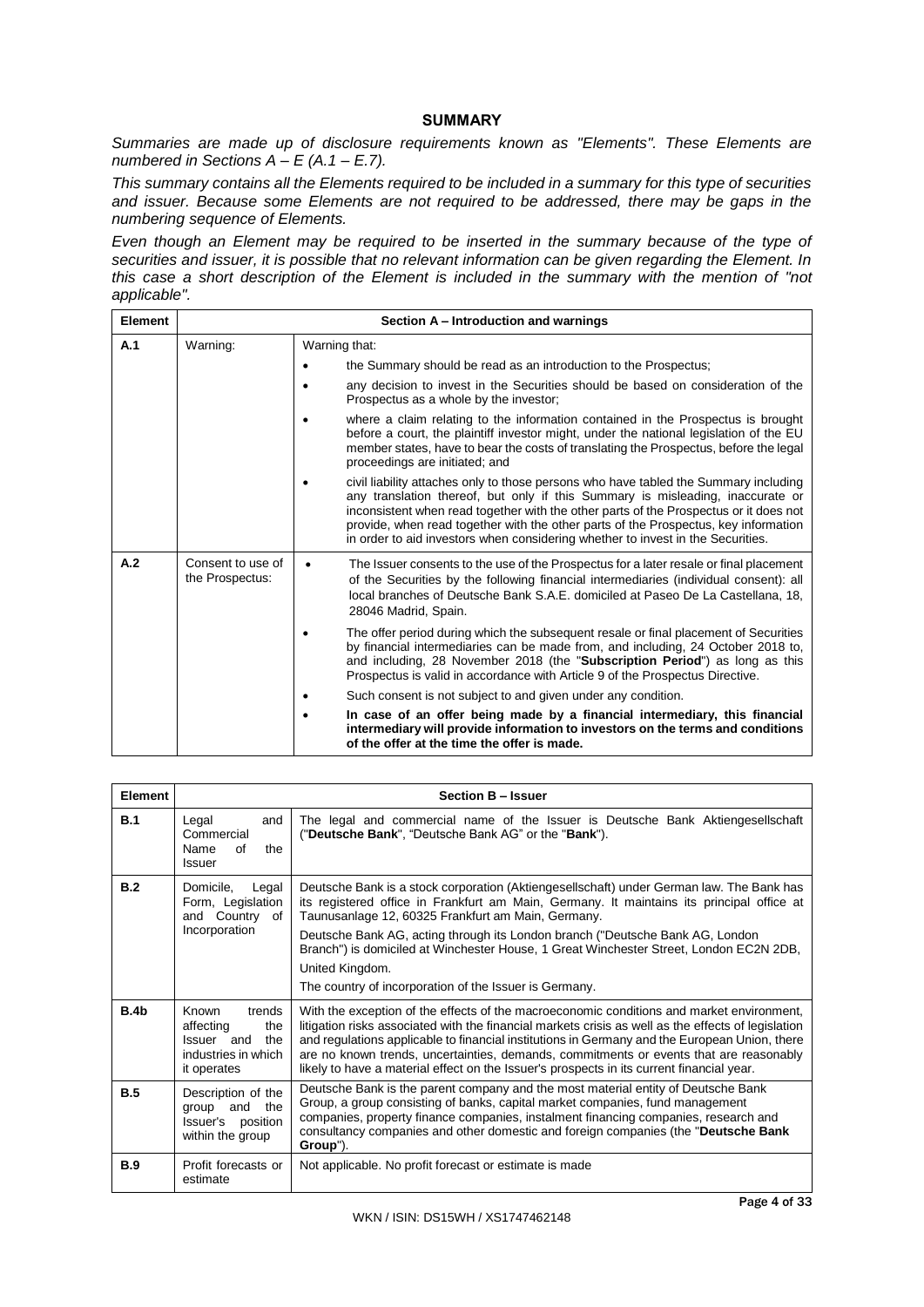| <b>B.10</b> | Qualifications<br>in<br>the audit report                                                                                                                                                                                                                                                                                                                                                                                                 | information.                                                                                                                                                                                                                                                                                                                                                                          |                                                                                                                                                                                                                                                                                               |                                         | Not applicable. There are no qualifications in the audit report on the historical financial |                                                                                                             |  |
|-------------|------------------------------------------------------------------------------------------------------------------------------------------------------------------------------------------------------------------------------------------------------------------------------------------------------------------------------------------------------------------------------------------------------------------------------------------|---------------------------------------------------------------------------------------------------------------------------------------------------------------------------------------------------------------------------------------------------------------------------------------------------------------------------------------------------------------------------------------|-----------------------------------------------------------------------------------------------------------------------------------------------------------------------------------------------------------------------------------------------------------------------------------------------|-----------------------------------------|---------------------------------------------------------------------------------------------|-------------------------------------------------------------------------------------------------------------|--|
| <b>B.12</b> | The following table shows an overview from the balance sheet of Deutsche Bank AG which<br>Selected<br>has been extracted from the respective audited consolidated financial statements prepared<br>historical key<br>in accordance with IFRS as of 31 December 2016 and 31 December 2017, as well as from<br>financial<br>the unaudited consolidated interim financial statements as of 30 June 2017 and 30 June<br>information<br>2018. |                                                                                                                                                                                                                                                                                                                                                                                       |                                                                                                                                                                                                                                                                                               |                                         |                                                                                             |                                                                                                             |  |
|             |                                                                                                                                                                                                                                                                                                                                                                                                                                          |                                                                                                                                                                                                                                                                                                                                                                                       | 31<br><b>December</b><br>2016<br>(IFRS,<br>audited)                                                                                                                                                                                                                                           | 30 June<br>2017<br>(IFRS,<br>unaudited) | 31<br><b>December</b><br>2017<br>(IFRS,<br>audited)                                         | 30 June<br>2018<br>(IFRS,<br>unaudited)                                                                     |  |
|             |                                                                                                                                                                                                                                                                                                                                                                                                                                          | Share capital<br>(in EUR)                                                                                                                                                                                                                                                                                                                                                             | 3,530,939,21<br>5.36                                                                                                                                                                                                                                                                          | 5,290,939,21<br>5.36                    | 5,290,939,21<br>5.36                                                                        | 5,290,939,21<br>5.36*                                                                                       |  |
|             |                                                                                                                                                                                                                                                                                                                                                                                                                                          | Number of<br>ordinary<br>shares                                                                                                                                                                                                                                                                                                                                                       | 1,379,273,13<br>1                                                                                                                                                                                                                                                                             | 2,066,773,13<br>1                       | 2,066,773,13<br>1                                                                           | 2,066,773,13<br>$1*$                                                                                        |  |
|             |                                                                                                                                                                                                                                                                                                                                                                                                                                          | <b>Total assets</b><br>(in million<br>Euro)                                                                                                                                                                                                                                                                                                                                           | 1,590,546                                                                                                                                                                                                                                                                                     | 1,568,734                               | 1,474,732                                                                                   | 1,420,960                                                                                                   |  |
|             |                                                                                                                                                                                                                                                                                                                                                                                                                                          | <b>Total liabilities</b><br>(in million<br>Euro)                                                                                                                                                                                                                                                                                                                                      | 1,525,727                                                                                                                                                                                                                                                                                     | 1,497,524                               | 1,406,633                                                                                   | 1,352,099                                                                                                   |  |
|             |                                                                                                                                                                                                                                                                                                                                                                                                                                          | Total equity<br>(in million<br>Euro)                                                                                                                                                                                                                                                                                                                                                  | 64,819                                                                                                                                                                                                                                                                                        | 71,210                                  | 68,099                                                                                      | 68,861                                                                                                      |  |
|             |                                                                                                                                                                                                                                                                                                                                                                                                                                          | Common<br><b>Equity Tier 1</b><br>capital ratio <sup>1</sup>                                                                                                                                                                                                                                                                                                                          | 13.4%                                                                                                                                                                                                                                                                                         | 14.9%                                   | 14.8%                                                                                       | $13.7\%$ <sup>2</sup>                                                                                       |  |
|             |                                                                                                                                                                                                                                                                                                                                                                                                                                          | Tier 1 capital<br>ratio <sup>1</sup>                                                                                                                                                                                                                                                                                                                                                  | 15.6%                                                                                                                                                                                                                                                                                         | 17.3%                                   | 16.8%                                                                                       | 15.9% <sup>3</sup>                                                                                          |  |
|             |                                                                                                                                                                                                                                                                                                                                                                                                                                          | $\boldsymbol{2}$<br>$\mathsf 3$                                                                                                                                                                                                                                                                                                                                                       | Source: Issuer's website under https://www.db.com/ir/en/share-information.htm; date: 21 August 2018.<br>Capital ratios are based upon transitional rules of the CRR/CRD 4 capital framework.<br>The Tier 1 capital ratio as of 30 June 2018 on the basis of CRR/CRD 4 fully loaded was 15.1%. |                                         |                                                                                             | The Common Equity Tier 1 capital ratio as of 30 June 2018 on the basis of CRR/CRD 4 fully loaded was 13.7%. |  |
|             | No<br>material<br>adverse change in<br>the prospects                                                                                                                                                                                                                                                                                                                                                                                     | There has been no material adverse change in the prospects of Deutsche Bank since 31<br>December 2017.                                                                                                                                                                                                                                                                                |                                                                                                                                                                                                                                                                                               |                                         |                                                                                             |                                                                                                             |  |
|             | Significant<br>changes in the<br>financial or trading<br>position                                                                                                                                                                                                                                                                                                                                                                        | There has been no significant change in the financial position or trading position of Deutsche<br>Bank since 30 June 2018.                                                                                                                                                                                                                                                            |                                                                                                                                                                                                                                                                                               |                                         |                                                                                             |                                                                                                             |  |
| <b>B.13</b> | Recent<br>events<br>material<br>to the<br>Issuer's solvency                                                                                                                                                                                                                                                                                                                                                                              | Not applicable. There are no recent events particular to the Issuer which are to a material<br>extent relevant to the evaluation of the Issuer's solvency.                                                                                                                                                                                                                            |                                                                                                                                                                                                                                                                                               |                                         |                                                                                             |                                                                                                             |  |
| <b>B.14</b> | Dependence<br>upon<br>group<br>entities                                                                                                                                                                                                                                                                                                                                                                                                  | Please read the following information together with Element B.5.<br>Not applicable. The Issuer is not dependent upon other entities.                                                                                                                                                                                                                                                  |                                                                                                                                                                                                                                                                                               |                                         |                                                                                             |                                                                                                             |  |
| <b>B.15</b> | Issuer's principal<br>activities                                                                                                                                                                                                                                                                                                                                                                                                         | The objects of Deutsche Bank, as laid down in its Articles of Association, include the<br>transaction of all kinds of banking business, the provision of financial and other services and<br>the promotion of international economic relations. The Bank may realise these objectives<br>itself or through subsidiaries and affiliated companies. To the extent permitted by law, the |                                                                                                                                                                                                                                                                                               |                                         |                                                                                             |                                                                                                             |  |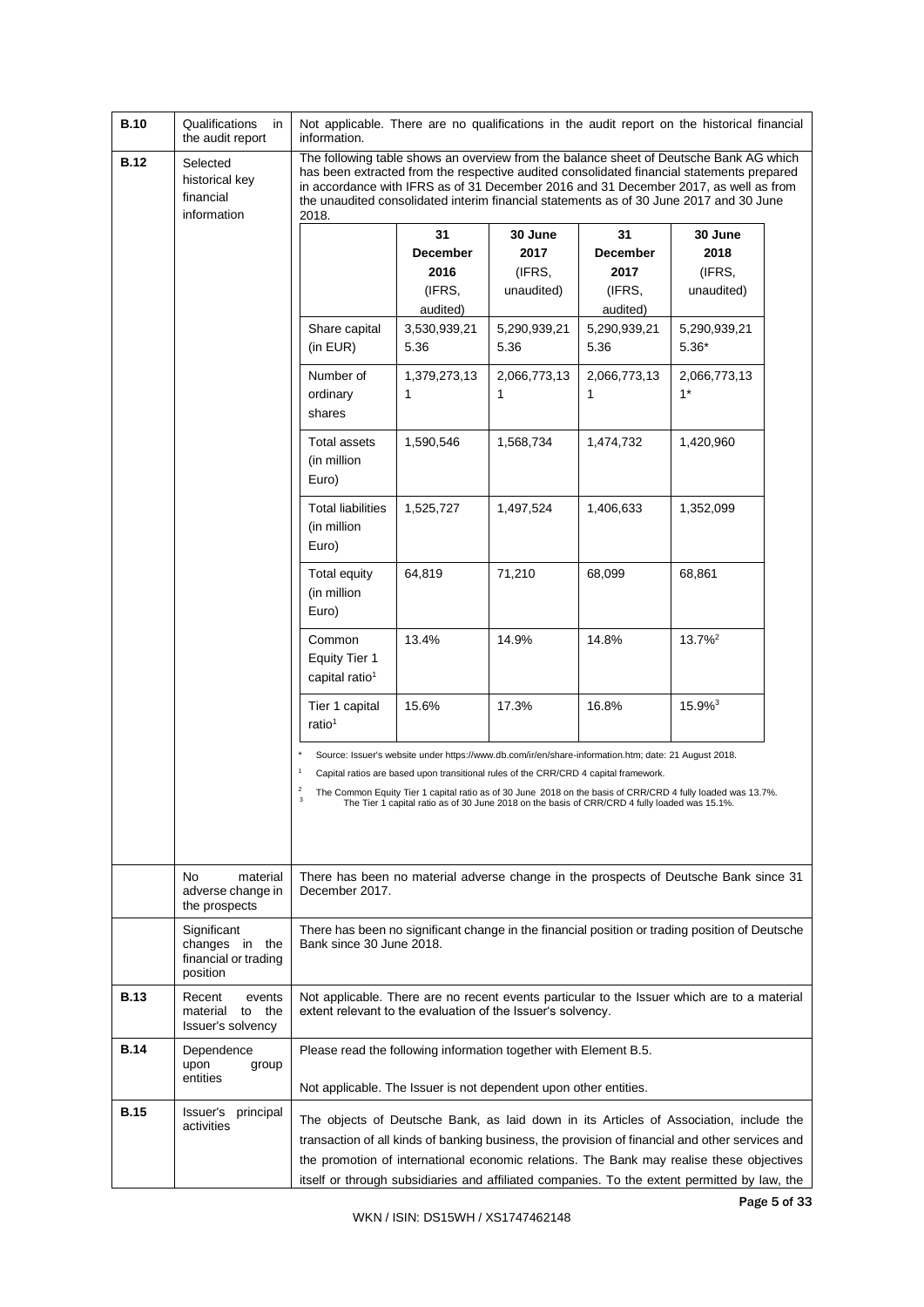|             |                        | Bank is entitled to transact all business and to take all steps which appear likely to promote<br>the objectives of the Bank, in particular: to acquire and dispose of real estate, to establish<br>branches at home and abroad, to acquire, administer and dispose of participations in other<br>enterprises, and to conclude enterprise agreements.                                                                                                                                                                                                   |
|-------------|------------------------|---------------------------------------------------------------------------------------------------------------------------------------------------------------------------------------------------------------------------------------------------------------------------------------------------------------------------------------------------------------------------------------------------------------------------------------------------------------------------------------------------------------------------------------------------------|
|             |                        | Deutsche Bank Group's business activities are organized into the following three corporate<br>divisions:                                                                                                                                                                                                                                                                                                                                                                                                                                                |
|             |                        | Corporate & Investment Bank (CIB);                                                                                                                                                                                                                                                                                                                                                                                                                                                                                                                      |
|             |                        | Asset Management (AM); and                                                                                                                                                                                                                                                                                                                                                                                                                                                                                                                              |
|             |                        | Private & Commercial Bank (PCB).                                                                                                                                                                                                                                                                                                                                                                                                                                                                                                                        |
|             |                        | The three corporate divisions are supported by infrastructure functions. In addition, Deutsche<br>Bank Group has a regional management function that covers regional responsibilities<br>worldwide.                                                                                                                                                                                                                                                                                                                                                     |
|             |                        | The Bank has operations or dealings with existing or potential customers in most countries<br>in the world. These operations and dealings include:                                                                                                                                                                                                                                                                                                                                                                                                      |
|             |                        | subsidiaries and branches in many countries;                                                                                                                                                                                                                                                                                                                                                                                                                                                                                                            |
|             |                        | representative offices in other countries; and                                                                                                                                                                                                                                                                                                                                                                                                                                                                                                          |
|             |                        | one or more representatives assigned to serve customers in a large number of<br>additional countries.                                                                                                                                                                                                                                                                                                                                                                                                                                                   |
| <b>B.16</b> | Controlling<br>persons | Not applicable. Based on notifications of major shareholdings pursuant to the German<br>Securities Trading Act (Wertpapierhandelsgesetz, WpHG), there are only five shareholders<br>holding more than 3 but less than 10 per cent. of the Issuer's shares or to whom more than<br>3 but less than 10 per cent. of voting rights are attributed. To the Issuer's knowledge there is<br>no other shareholder holding more than 3 per cent. of the shares or voting rights. The Issuer<br>is thus not directly or indirectly majority-owned or controlled. |

| Element |                                                                                                                     | <b>Section C - Securities</b>                                                                                                                                                                                                                                                                                                                                                                                                                                                                                                                                                                                                                                                                                                                                                                                                                                                          |
|---------|---------------------------------------------------------------------------------------------------------------------|----------------------------------------------------------------------------------------------------------------------------------------------------------------------------------------------------------------------------------------------------------------------------------------------------------------------------------------------------------------------------------------------------------------------------------------------------------------------------------------------------------------------------------------------------------------------------------------------------------------------------------------------------------------------------------------------------------------------------------------------------------------------------------------------------------------------------------------------------------------------------------------|
| C.1     | the<br>Type<br>and<br>of<br>class<br>the<br>securities.<br>including<br>any<br>security<br>identification<br>number | <b>Type of Securities</b><br>The Securities are Notes (the "Securities"). For a further description see Element C.15.<br>Security identification number(s) of Securities<br>ISIN:<br>XS1747462148<br>WKN: DS15WH<br>Common Code: 174746214                                                                                                                                                                                                                                                                                                                                                                                                                                                                                                                                                                                                                                             |
| C.2     | Currency of the<br>securities issue                                                                                 | Euro ("EUR").                                                                                                                                                                                                                                                                                                                                                                                                                                                                                                                                                                                                                                                                                                                                                                                                                                                                          |
| C.5     | <b>Restrictions</b><br>on<br>free<br>the<br>transferability<br>of<br>the securities                                 | No offers, sales or deliveries of the Securities, or distribution of any offering material relating<br>to the Securities, may be made in or from any jurisdiction except in circumstances that will<br>result in compliance with any applicable laws and regulations.<br>Subject to the above, each Security is transferable in accordance with applicable law and<br>any rules and procedures for the time being of any Clearing Agent through whose books such<br>Security is transferred.                                                                                                                                                                                                                                                                                                                                                                                           |
| C.8     | Rights attached to<br>securities.<br>the<br>including ranking<br>and limitations to<br>those rights                 | <b>Rights attached to the Securities</b><br>The Securities provide holders of the Securities, on redemption or upon exercise, subject to<br>a partial loss, with a claim for payment of a cash amount.<br>The Securities may also provide holders with an entitlement for the payment of a coupon if a<br>Switch Event occurs.<br>Governing law of the Securities<br>The Securities will be governed by, and construed in accordance with, English law. The<br>constituting of the Securities may be governed by the laws of the jurisdictions of Euroclear<br>Bank S.A./N.V. and Clearstream Banking Luxembourg S.A. (each one being the "Clearing<br>Agent").<br><b>Status of the Securities</b><br>The Securities will constitute direct, unsecured and unsubordinated obligations of the Issuer<br>ranking pari passu among themselves and pari passu with all other unsecured and |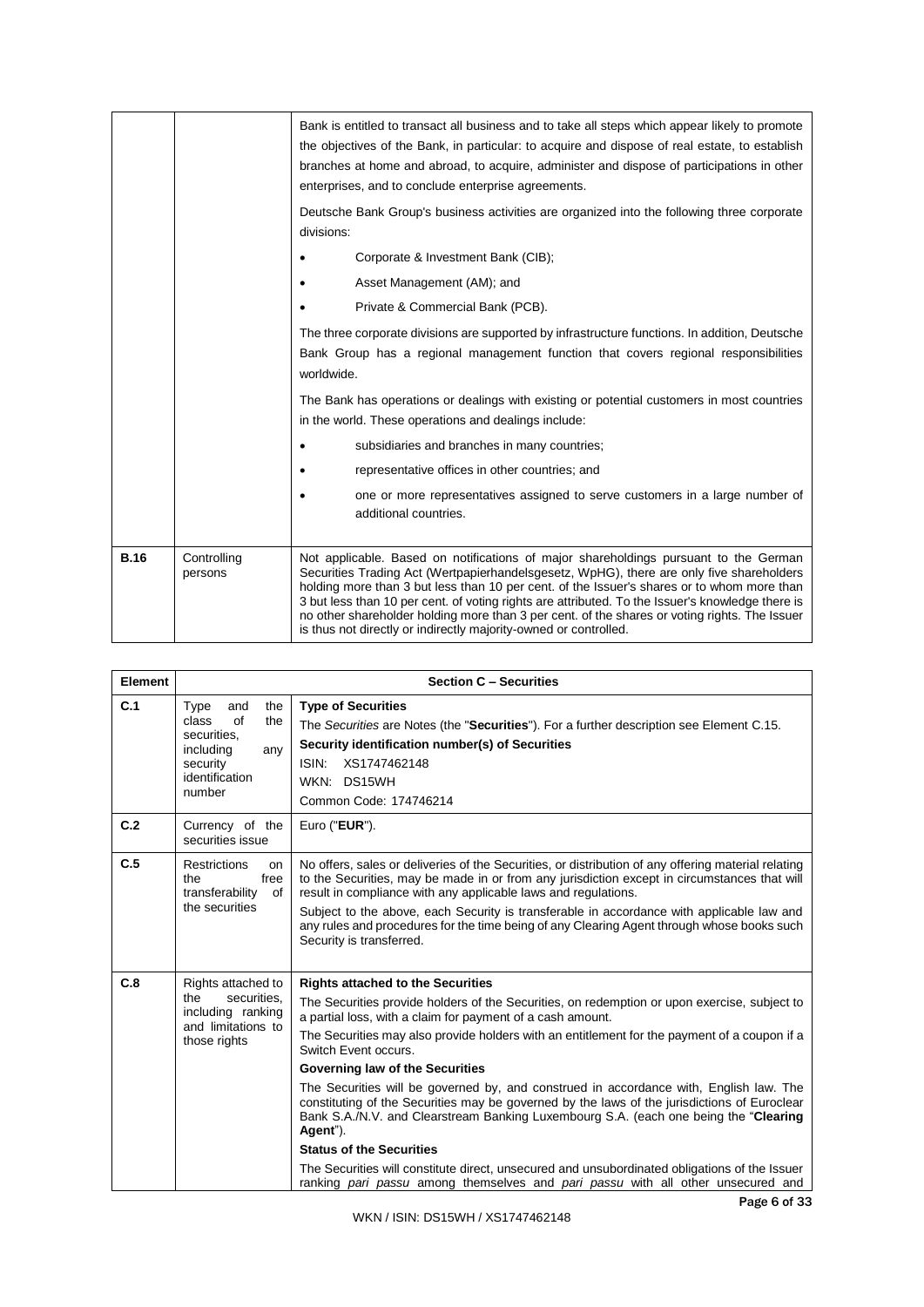|      |                                                                                                                                                                                                                                           | or other proceedings for the avoidance of insolvency of, or against, the Issuer.<br>Limitations to the rights attached to the Securities<br>the Securities and to amend the terms and conditions of the Securities.                                                                                                                                          | unsubordinated obligations of the Issuer, subject, however, to statutory priorities conferred to<br>certain unsecured and unsubordinated obligations in the event of resolution measures<br>imposed on the Issuer or in the event of the dissolution, liquidation, insolvency, composition<br>Under the terms and conditions of the Securities, the Issuer is entitled to terminate and cancel                                                                                                                                                                                                                                                                                                                                                                                                                                                                                                                                                                                                                                                                                                                                                                                                                                                                                                                                                                                                                                                                                                                                                                                                                                                                                                                                                                                                                                                                                                                                                                                                                                                                                                                                                                                                                                                                                                                             |  |
|------|-------------------------------------------------------------------------------------------------------------------------------------------------------------------------------------------------------------------------------------------|--------------------------------------------------------------------------------------------------------------------------------------------------------------------------------------------------------------------------------------------------------------------------------------------------------------------------------------------------------------|----------------------------------------------------------------------------------------------------------------------------------------------------------------------------------------------------------------------------------------------------------------------------------------------------------------------------------------------------------------------------------------------------------------------------------------------------------------------------------------------------------------------------------------------------------------------------------------------------------------------------------------------------------------------------------------------------------------------------------------------------------------------------------------------------------------------------------------------------------------------------------------------------------------------------------------------------------------------------------------------------------------------------------------------------------------------------------------------------------------------------------------------------------------------------------------------------------------------------------------------------------------------------------------------------------------------------------------------------------------------------------------------------------------------------------------------------------------------------------------------------------------------------------------------------------------------------------------------------------------------------------------------------------------------------------------------------------------------------------------------------------------------------------------------------------------------------------------------------------------------------------------------------------------------------------------------------------------------------------------------------------------------------------------------------------------------------------------------------------------------------------------------------------------------------------------------------------------------------------------------------------------------------------------------------------------------------|--|
| C.11 | Application for<br>admission to<br>trading, with a<br>view to their<br>distribution in a<br>regulated market<br>or other<br>equivalent<br>markets with<br>indication of the<br>markets in<br>questions.                                   |                                                                                                                                                                                                                                                                                                                                                              | Application has been made to admit the Securities to trading on the Regulated Market of the<br>Luxembourg Stock Exchange, which is a regulated market for the purposes of Directive<br>2014/65/EU (as amended), such admission to trading to be effective from at the earliest 29<br>November 2018 (the "Issue Date"). No assurances can be given that such application for<br>admission to trading will be granted (or, if granted, will be granted by the Issue Date).                                                                                                                                                                                                                                                                                                                                                                                                                                                                                                                                                                                                                                                                                                                                                                                                                                                                                                                                                                                                                                                                                                                                                                                                                                                                                                                                                                                                                                                                                                                                                                                                                                                                                                                                                                                                                                                   |  |
| C.15 | A description of<br>how the value of<br>the investment is<br>affected by<br>the<br>value<br>of<br>the<br>underlying<br>instrument(s),<br>unless<br>the<br>securities have a<br>denomination<br>οf<br>least<br><b>EUR</b><br>at<br>100,000 | provided that such amount will not be below the Minimum Amount.<br>Amount equal to the sum of:<br>provided that the Cash Amount will not be less than the Minimum Amount.<br>investors receive a Cash Amount equal to 100% of the Nominal Amount.<br>Date of the Issuer's decision to cause a Switch Event to occur.<br>Coupon Amount<br>Coupon Payment Date | This switchable note is 95% capital protected at maturity. Capital protection means that<br>redemption at maturity is promised at 95% of the Nominal Amount. The redemption, which<br>will not take place until maturity, is not guaranteed by a third party, but solely assured by<br>the Issuer and is therefore dependent on the Issuer's ability to meet its payment obligations.<br>If a Switch Event does not occur on a Switch Event Date, investors participate in the<br>positive and negative performance of the Underlying based on the Strike at maturity,<br>On the Settlement Date, if a Switch Event has not occurred investors receive a Cash<br>(i) if, on the Valuation Date the Performance of the Underlying is above or equal to the<br>Strike, the sum of (a) 100 per cent. of the Nominal Amount plus (b) the product of (i) the<br>Participation Factor and (ii) the greater of (A) zero and (B) the difference between (I) the<br>quotient of the Final Reference Level divided by its Initial Reference Level, minus (II) Strike<br>(ii) if, on the Valuation Date the Performance of the Underlying is below the Strike the<br>product of (a) the Nominal Amount (as numerator) and (b) the quotient of the Final<br>Reference Level (as numerator) divided by the Initial Reference Level (as denominator),<br>If a Switch Event occurs on a Switch Event Date, a fixed coupon is paid on each Coupon<br>Payment Date following such Switch Event Date (with the Coupon Amount in respect of any<br>prior date being paid on such first following Coupon Payment Date) and investors will no<br>longer participate in the performance of the Underlying at maturity. On the Settlement Date<br>A Switch Event occurs where the Issuer, in its sole and absolute discretion, decides to<br>delink the payments under the Notes from the performance of the Underlying, and<br>determines to pay a fixed coupon on each Coupon Payment Date and to pay 100% of the<br>Nominal Amount on redemption at maturity. The Switch Event will occur on a Switch Event<br>Date upon the Issuer giving notice to holders of the Notes on the relevant Switch Event<br>4.50 per cent. per annum<br>The third Business Day following<br>such Switch Event Date and the<br>Settlement Date.or, if such day is |  |
|      |                                                                                                                                                                                                                                           | <b>Final Reference Level</b>                                                                                                                                                                                                                                                                                                                                 | not a Business Day the Coupon<br>Payment Date is postponed to the<br>next day which is a Business Day<br>The Reference Level on the<br><b>Valuation Date</b>                                                                                                                                                                                                                                                                                                                                                                                                                                                                                                                                                                                                                                                                                                                                                                                                                                                                                                                                                                                                                                                                                                                                                                                                                                                                                                                                                                                                                                                                                                                                                                                                                                                                                                                                                                                                                                                                                                                                                                                                                                                                                                                                                               |  |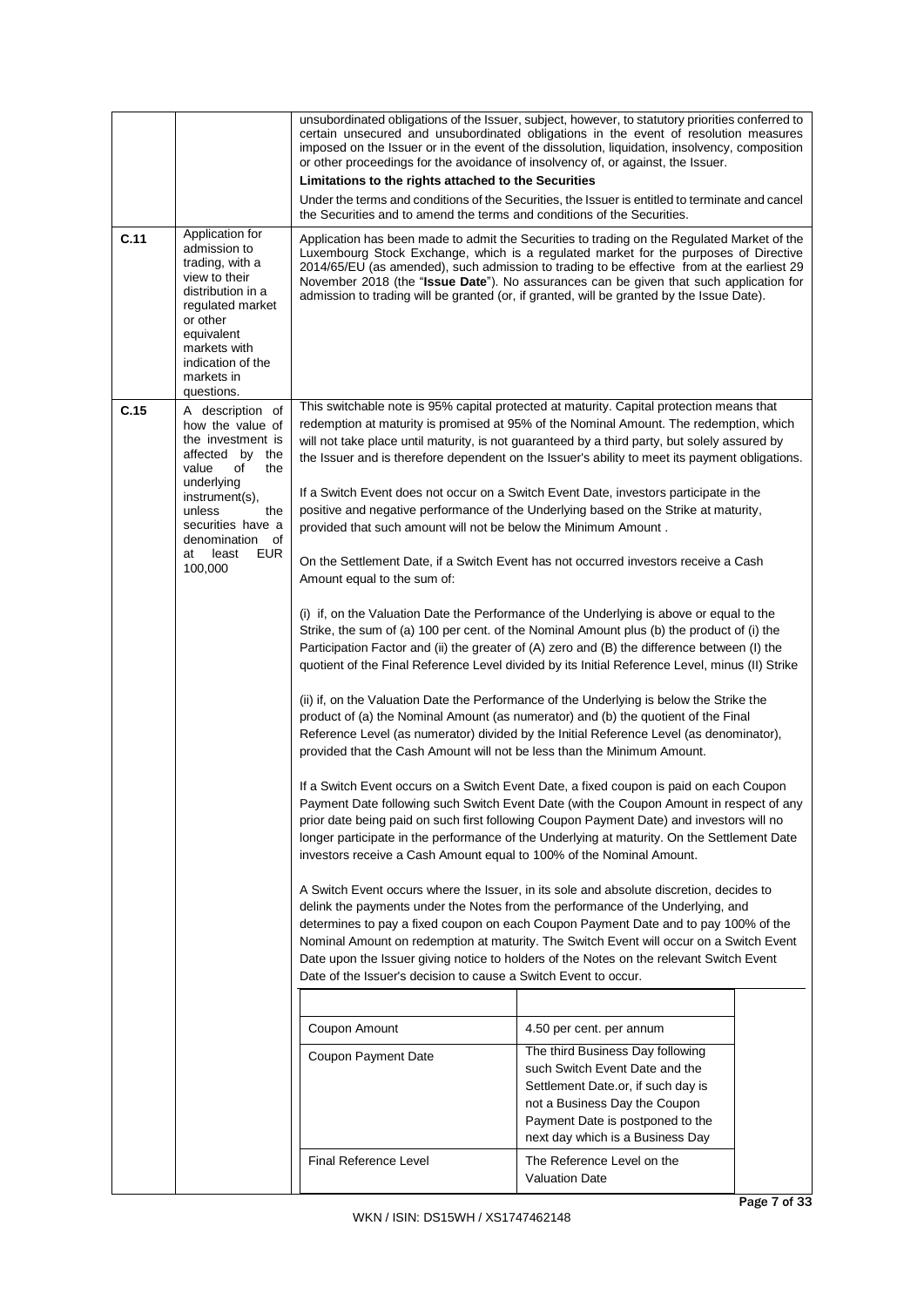|      |                                                                                                                                  | Initial Reference Level                                              | The Relevant Reference Level<br>Value on the Initial Valuation Date                                                                                                                                                                                                           |
|------|----------------------------------------------------------------------------------------------------------------------------------|----------------------------------------------------------------------|-------------------------------------------------------------------------------------------------------------------------------------------------------------------------------------------------------------------------------------------------------------------------------|
|      |                                                                                                                                  | <b>Initial Valuation Date</b>                                        | 29 November 2018                                                                                                                                                                                                                                                              |
|      |                                                                                                                                  | Minimum Amount                                                       | 95 per cent of the Nominal Amount                                                                                                                                                                                                                                             |
|      |                                                                                                                                  | <b>Nominal Amount</b>                                                | EUR 1,000                                                                                                                                                                                                                                                                     |
|      |                                                                                                                                  | <b>Participation Factor</b>                                          | 125 per cent                                                                                                                                                                                                                                                                  |
|      |                                                                                                                                  | Performance                                                          | The quotient of the Final Reference<br>Level (as numerator) and the Initial<br>Reference Level (as denominator)                                                                                                                                                               |
|      |                                                                                                                                  | Reference Level                                                      | An amount (which shall be deemed<br>to be a monetary value in EUR)<br>equal to the Relevant Reference<br>Level Value on such day quoted by<br>or published on the Reference<br>Source as specified in the<br>specification of the Underlying at<br>Element C.20               |
|      |                                                                                                                                  | Relevant Reference Level Value                                       | The official closing level of the<br>Underlying                                                                                                                                                                                                                               |
|      |                                                                                                                                  | Strike                                                               | 100 per cent. of the Initial Reference<br>Level                                                                                                                                                                                                                               |
|      |                                                                                                                                  | <b>Switch Event Date</b>                                             | 29 November 2019, 30 November<br>2020, 29 November 2021, 29<br>November 2022 and 29 November<br>2023.                                                                                                                                                                         |
|      |                                                                                                                                  |                                                                      |                                                                                                                                                                                                                                                                               |
| C.16 | The expiration or<br>maturity date of<br>derivative<br>the<br>securities - the<br>exercise date or<br>final<br>reference<br>date | Valuation Date: 29 November 2024<br>Settlement Date: 6 December 2024 |                                                                                                                                                                                                                                                                               |
| C.17 | Settlement<br>procedure of the<br>derivative<br>securities                                                                       | for distribution to the Securityholders.                             | Any cash amounts payable by the Issuer shall be transferred to the relevant Clearing Agent<br>The Issuer will be discharged of its payment obligations by payment of the Cash Amount to,<br>or to the order of, the relevant Clearing Agent in respect of the amount so paid. |
| C.18 | A description of<br>how the return on<br>derivative<br>securities<br>takes<br>place                                              | Coupon Payment Date.                                                 | Payment of the Cash Amount to each relevant Securityholder on the Settlement Date.<br>The Securities may pay a Coupon Amount to each relevant Securityholder on applicable                                                                                                    |
| C.19 | The<br>exercise<br>price or the final<br>reference price of<br>the underlying                                                    | The Final Reference Level.                                           |                                                                                                                                                                                                                                                                               |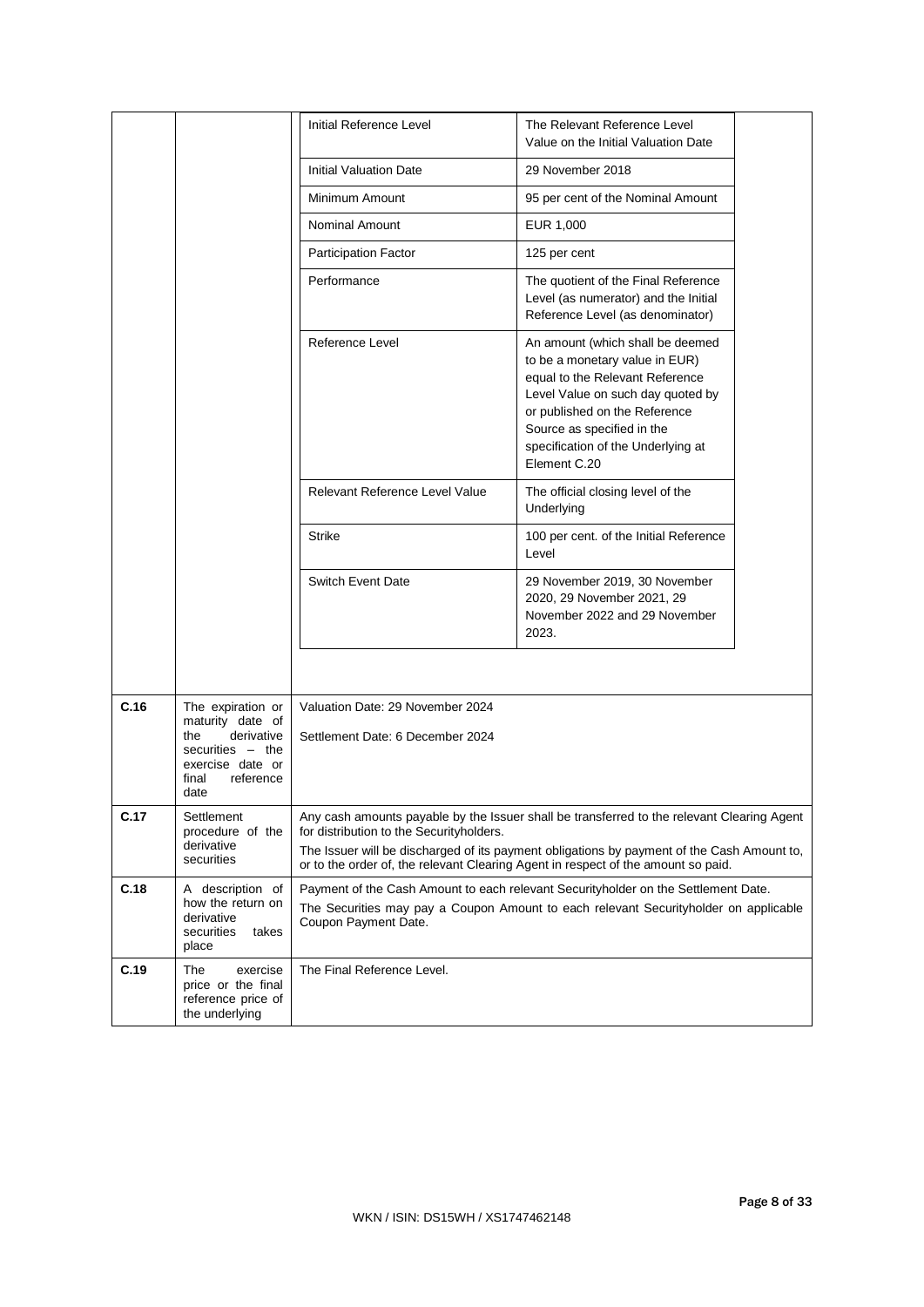| C.20 | the<br>Type<br>of<br>underlying<br>and<br>where<br>the<br>information on the<br>underlying can be<br>found: | Index<br>Type:<br>Name:<br>IBEX 35<br>ISIN:<br>ES0SI0000005<br>Reference Source: Bolsa de Madrid<br>Bloomberg page: IBEX <index><br/>Reuters RIC: . IBEX</index>                                                  |
|------|-------------------------------------------------------------------------------------------------------------|-------------------------------------------------------------------------------------------------------------------------------------------------------------------------------------------------------------------|
|      |                                                                                                             | Information on the historical and ongoing performance of the Underlying and its volatility<br>can be obtained on the Bloomberg or Reuters page as provided for each security or item<br>composing the Underlying. |

| Element |                                                                           | Section D - Risks                                                                                                                                                                                                                                                                                                                                                                                                                                                                                                                                                                                                                                                                                                                                                                                                                                                                                                                                                                                                                                                                                                                                                                                                                                                                                                                                             |  |  |
|---------|---------------------------------------------------------------------------|---------------------------------------------------------------------------------------------------------------------------------------------------------------------------------------------------------------------------------------------------------------------------------------------------------------------------------------------------------------------------------------------------------------------------------------------------------------------------------------------------------------------------------------------------------------------------------------------------------------------------------------------------------------------------------------------------------------------------------------------------------------------------------------------------------------------------------------------------------------------------------------------------------------------------------------------------------------------------------------------------------------------------------------------------------------------------------------------------------------------------------------------------------------------------------------------------------------------------------------------------------------------------------------------------------------------------------------------------------------|--|--|
| D.2     | Key information<br>on the key risks<br>that are specific<br>to the issuer | Investors will be exposed to the risk of the Issuer becoming insolvent as result of being<br>overindebted or unable to pay debts, i.e. to the risk of a temporary or permanent inability to<br>meet interest and/or principal payments on time. The Issuer's credit ratings reflect the<br>assessment of these risks.<br>Factors that may have a negative impact on Deutsche Bank's profitability are described in                                                                                                                                                                                                                                                                                                                                                                                                                                                                                                                                                                                                                                                                                                                                                                                                                                                                                                                                            |  |  |
|         |                                                                           | the following:                                                                                                                                                                                                                                                                                                                                                                                                                                                                                                                                                                                                                                                                                                                                                                                                                                                                                                                                                                                                                                                                                                                                                                                                                                                                                                                                                |  |  |
|         |                                                                           | While the global economy was strong in 2017 as monetary policy remained<br>generally accommodative, political risks, especially in Europe, did not materialize<br>and election outcomes were broadly market-friendly, significant macroeconomic<br>risks remain that could negatively affect the results of operations and financial<br>condition in some of its businesses as well as Deutsche Bank's strategic plans.<br>These include the possibility of an early recession in the United States, inflation<br>risks, global imbalances, Brexit, the rise of Euroscepticism, and geopolitical risks,<br>as well as the continuing low interest rate environment and competition in the<br>financial services industry, which have compressed margins in many of<br>Deutsche Bank's businesses. If these conditions persist or worsen, Deutsche<br>Bank's business, results of operations or strategic plans could continue to be<br>adversely affected.                                                                                                                                                                                                                                                                                                                                                                                                    |  |  |
|         |                                                                           | Deutsche Bank's results of operation and financial condition, in particular those<br>of Deutsche Bank's Corporate & Investment Bank corporate division, continue to<br>be negatively impacted by the challenging market environment, uncertain macro-<br>economic and geopolitical conditions, lower levels of client activity, increased<br>competition and regulation, and the immediate impacts resulting from Deutsche<br>Bank's strategic decisions as Deutsche Bank continues to work on the<br>implementation of its strategy. If Deutsche Bank is unable to improve its<br>profitability as it continues to face these headwinds as well as persistently high<br>litigation costs, Deutsche Bank may be unable to meet many of its strategic<br>aspirations, and may have difficulty maintaining capital, liquidity and leverage at<br>levels expected by market participants and Deutsche Bank's regulators.<br>Continued elevated levels of political uncertainty could have unpredictable<br>consequences for the financial system and the greater economy, and could<br>contribute to an unwinding of aspects of European integration, potentially leading<br>to declines in business levels, write-downs of assets and losses across Deutsche<br>Bank's businesses. Deutsche Bank's ability to protect itself against these risks is<br>limited. |  |  |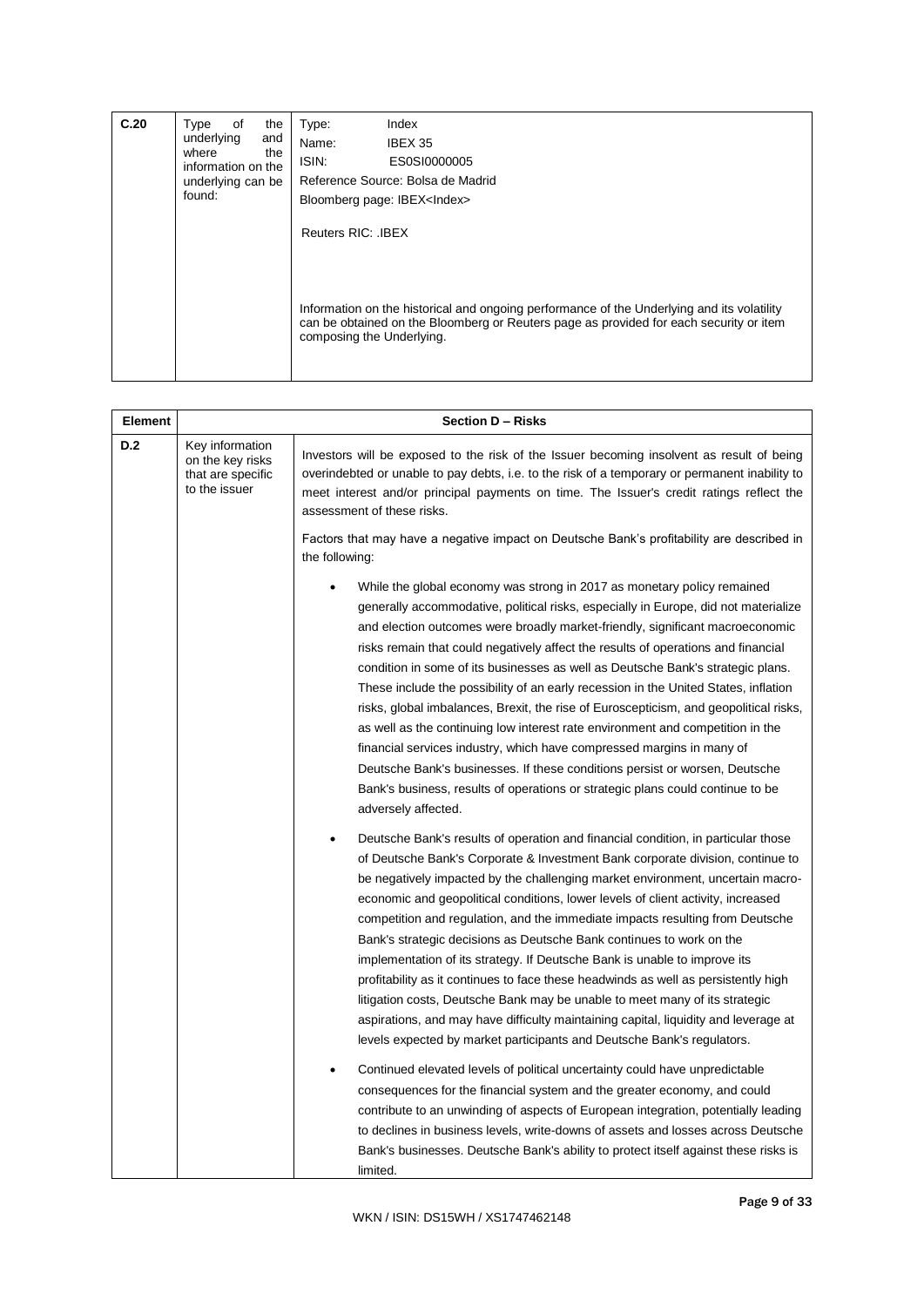|  | Deutsche Bank may be required to take impairments on its exposures to the<br>sovereign debt of European or other countries if the European sovereign debt<br>crisis reignites. The credit default swaps into which Deutsche Bank has entered<br>to manage sovereign credit risk may not be available to offset these losses.                                                                                                                                                                                                                                                                                                                                                                                                                                                                                                                            |
|--|---------------------------------------------------------------------------------------------------------------------------------------------------------------------------------------------------------------------------------------------------------------------------------------------------------------------------------------------------------------------------------------------------------------------------------------------------------------------------------------------------------------------------------------------------------------------------------------------------------------------------------------------------------------------------------------------------------------------------------------------------------------------------------------------------------------------------------------------------------|
|  | Deutsche Bank's liquidity, business activities and profitability may be adversely<br>$\bullet$<br>affected by an inability to access the debt capital markets or to sell assets during<br>periods of market-wide or firm-specific liquidity constraints. Credit rating<br>downgrades have contributed to an increase in Deutsche Bank's funding costs,<br>and any future downgrade could materially adversely affect its funding costs, the<br>willingness of counterparties to continue to do business with it and significant<br>aspects of its business model.                                                                                                                                                                                                                                                                                       |
|  | Regulatory reforms enacted and proposed in response to weaknesses in the<br>financial sector, together with increased regulatory scrutiny more generally, have<br>created significant uncertainty for Deutsche Bank and may adversely affect its<br>business and ability to execute its strategic plans, and competent regulators may<br>prohibit Deutsche Bank from making dividend payments or payments on its<br>regulatory capital instruments or take other actions if Deutsche Bank fails to<br>comply with regulatory requirements.                                                                                                                                                                                                                                                                                                              |
|  | European and German legislation regarding the recovery and resolution of banks<br>and investment firms could, if steps were taken to ensure Deutsche Bank's<br>resolvability or resolution measures were imposed on Deutsche Bank,<br>significantly affect Deutsche Bank's business operations, and lead to losses for<br>its shareholders and creditors.                                                                                                                                                                                                                                                                                                                                                                                                                                                                                               |
|  | Regulatory and legislative changes require Deutsche Bank to maintain increased<br>capital, in some cases (including in the United States) applying liquidity, risk<br>management, capital adequacy and resolution planning rules to its local<br>operations on a standalone basis. These requirements may significantly affect<br>Deutsche Bank's business model, financial condition and results of operations as<br>well as the competitive environment generally. Any perceptions in the market<br>that Deutsche Bank may be unable to meet its capital or liquidity requirements<br>with an adequate buffer, or that Deutsche Bank should maintain capital or<br>liquidity in excess of these requirements or another failure to meet these<br>requirements could intensify the effect of these factors on Deutsche Bank's<br>business and results. |
|  | Deutsche Bank's regulatory capital and liquidity ratios and its funds available for<br>distributions on its shares or regulatory capital instruments will be affected by<br>Deutsche Bank's business decisions and, in making such decisions, Deutsche<br>Bank's interests and those of the holders of such instruments may not be<br>aligned, and Deutsche Bank may take decisions in accordance with applicable<br>law and the terms of the relevant instruments that result in no or lower payments<br>being made on Deutsche Bank's shares or regulatory capital instruments.                                                                                                                                                                                                                                                                       |
|  | Legislation in the United States and in Germany regarding the prohibition of<br>proprietary trading or its separation from the deposit-taking business has<br>required Deutsche Bank to modify its business activities to comply with<br>applicable restrictions. This could adversely affect Deutsche Bank's business,<br>financial condition and results of operations.                                                                                                                                                                                                                                                                                                                                                                                                                                                                               |
|  | Other regulatory reforms adopted or proposed in the wake of the financial crisis -<br>for example, extensive new regulations governing Deutsche Bank's derivatives<br>activities, compensation, bank levies, deposit protection or a possible financial                                                                                                                                                                                                                                                                                                                                                                                                                                                                                                                                                                                                 |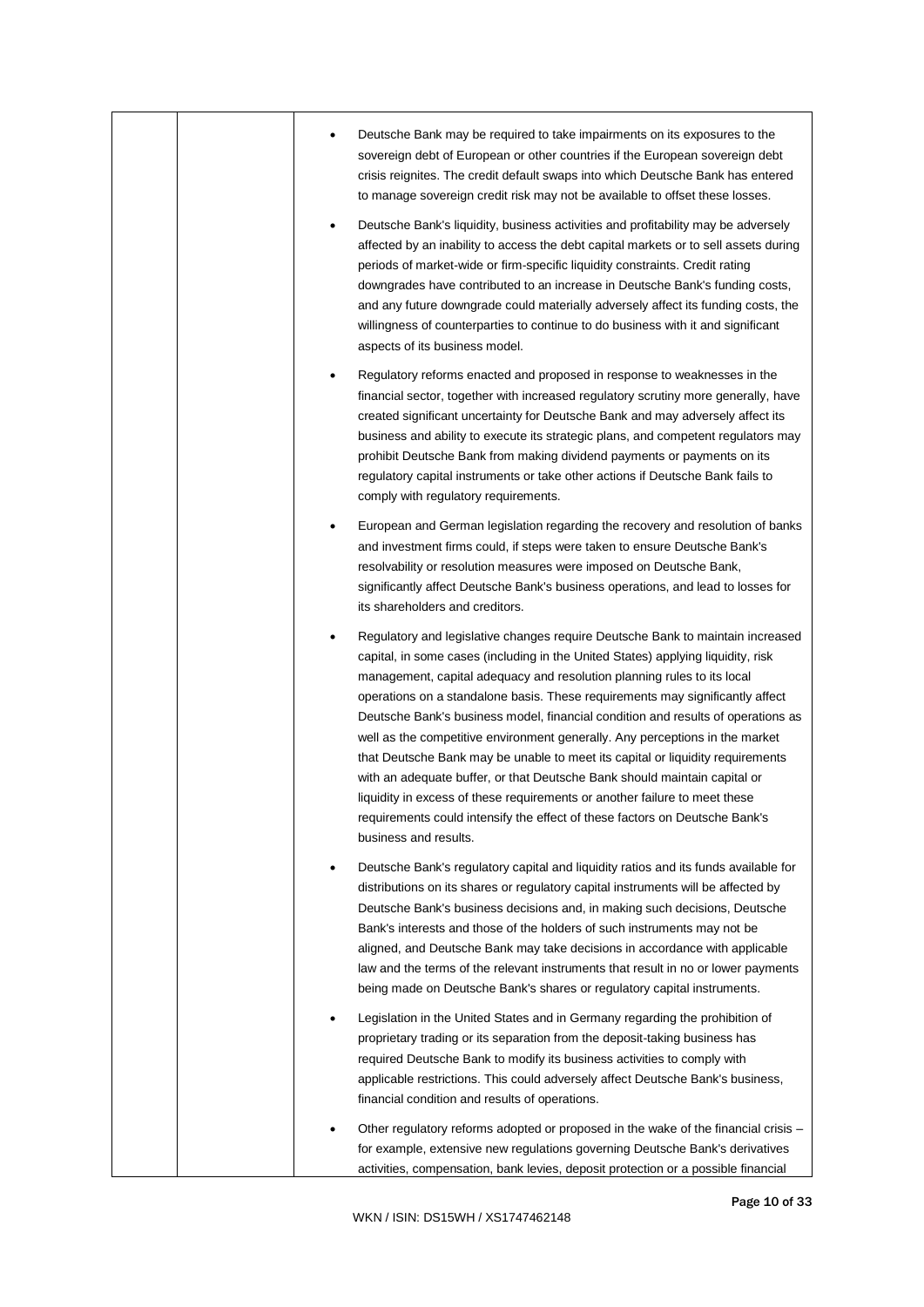|  | transaction tax – may materially increase Deutsche Bank's operating costs and<br>negatively impact its business model.                                                                                                                                                                                                                                                                                                                                                                                                                                                                                                                                                                                                                                                         |
|--|--------------------------------------------------------------------------------------------------------------------------------------------------------------------------------------------------------------------------------------------------------------------------------------------------------------------------------------------------------------------------------------------------------------------------------------------------------------------------------------------------------------------------------------------------------------------------------------------------------------------------------------------------------------------------------------------------------------------------------------------------------------------------------|
|  | Adverse market conditions, asset price deteriorations, volatility and cautious<br>investor sentiment have affected and may in the future materially and adversely<br>affect Deutsche Bank's revenues and profits, particularly in its investment<br>banking, brokerage and other commission- and fee-based businesses. As a<br>result, Deutsche Bank has in the past incurred and may in the future incur<br>significant losses from its trading and investment activities.                                                                                                                                                                                                                                                                                                    |
|  | Deutsche Bank announced the next phase of its strategy in April 2015, gave<br>further details on it in October 2015 and announced updates in March 2017 and<br>April 2018. If Deutsche Bank is unable to implement its strategic plans<br>successfully, it may be unable to achieve its financial objectives, or Deutsche<br>Bank may incur losses or low profitability or erosions of its capital base, and<br>Deutsche Bank's financial condition, results of operations and share price may<br>be materially and adversely affected.                                                                                                                                                                                                                                        |
|  | As part of its strategic initiatives announced in March 2017, Deutsche Bank<br>reconfigured its Global Markets, Corporate Finance and Transaction Banking<br>businesses into a single Corporate & Investment Bank division to position itself<br>for growth through increased cross-selling opportunities for its higher return<br>corporate clients. Clients may choose not to expand their businesses or<br>portfolios with Deutsche Bank, thereby negatively influencing its ability to<br>capitalize on these opportunities.                                                                                                                                                                                                                                               |
|  | As part of its March 2017 updates to its strategy, Deutsche Bank announced its<br>intention to retain and combine Deutsche Postbank AG (together with its<br>subsidiaries, Postbank) with its existing retail and commercial operations, after<br>earlier having announced its intention to dispose of Postbank. Deutsche Bank<br>may face difficulties integrating Postbank into the Group following the completion<br>of operational separability from the Group. Consequently, the cost savings and<br>other benefits Deutsche Bank expects to realize may only come at a higher cost<br>than anticipated, or may not be realized at all.                                                                                                                                   |
|  | As part of its March 2017 updates to its strategy, Deutsche Bank announced its<br>intention to create an operationally segregated Asset Management division<br>through a partial initial public offering (IPO). This IPO was consummated in<br>March 2018. Deutsche Bank may not be able to capitalize on the expected<br>benefits that it believes an operationally segregated Asset Management division<br>can offer.                                                                                                                                                                                                                                                                                                                                                        |
|  | A robust and effective internal control environment and adequate infrastructure<br>(comprising people, policies and procedures, controls testing and IT systems)<br>are necessary to ensure that Deutsche Bank conducts its business in<br>compliance with the laws, regulations and associated supervisory expectations<br>applicable to it. Deutsche Bank has identified the need to strengthen its internal<br>control environment and infrastructure and has embarked on initiatives to<br>accomplish this. If these initiatives are not successful or are delayed, Deutsche<br>Bank's reputation, regulatory position and financial condition may be materially<br>adversely affected, and Deutsche Bank's ability to achieve its strategic ambitions<br>may be impaired. |
|  | Deutsche Bank operates in a highly and increasingly regulated and litigious<br>environment, potentially exposing Deutsche Bank to liability and other costs, the<br>amounts of which may be substantial and difficult to estimate, as well as to legal<br>and regulatory sanctions and reputational harm.                                                                                                                                                                                                                                                                                                                                                                                                                                                                      |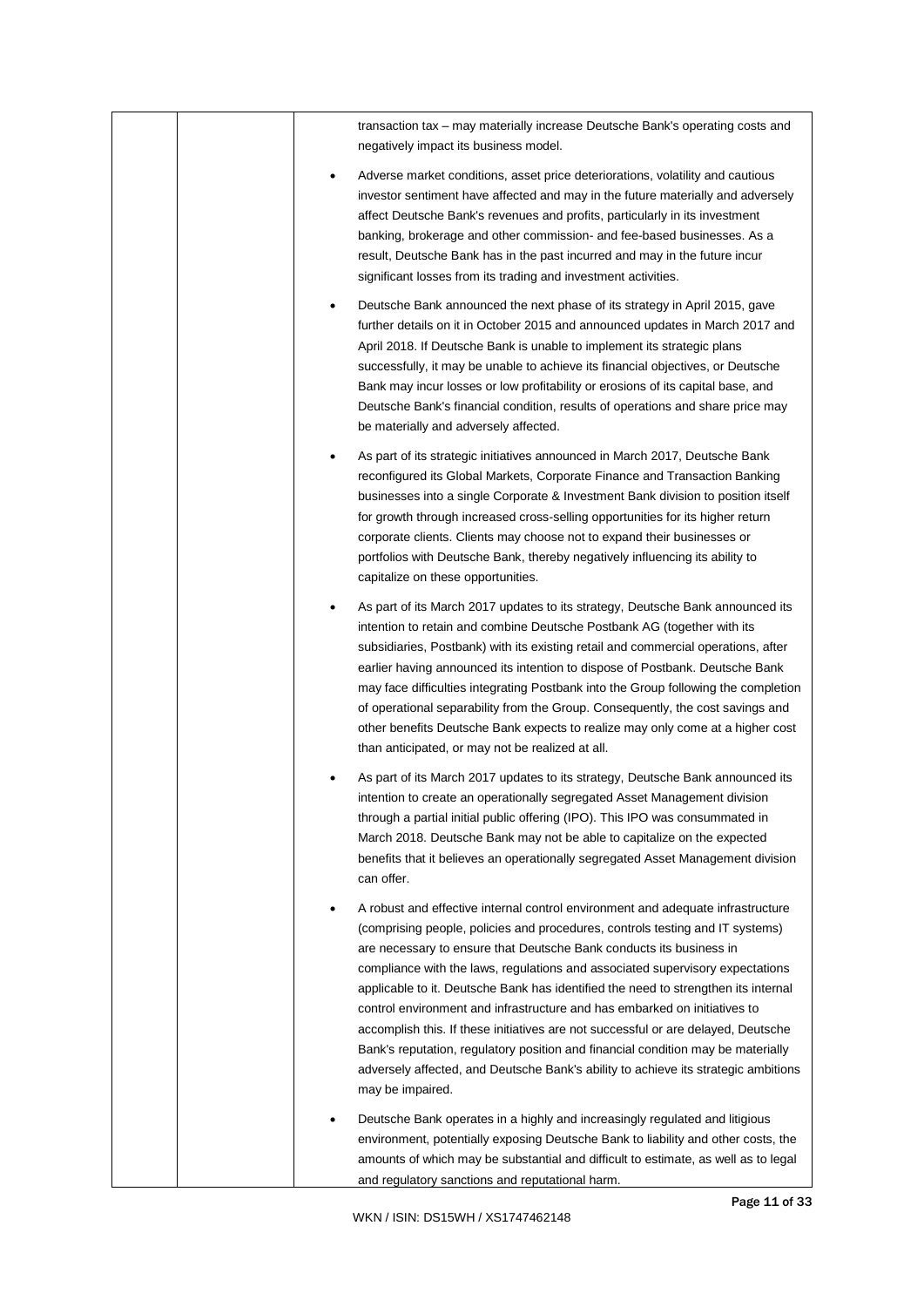|  | Deutsche Bank is currently subject to a number of investigations by regulatory                                                                                                                                                                                                                                                                                                                                                                                                                                                                                                                                              |
|--|-----------------------------------------------------------------------------------------------------------------------------------------------------------------------------------------------------------------------------------------------------------------------------------------------------------------------------------------------------------------------------------------------------------------------------------------------------------------------------------------------------------------------------------------------------------------------------------------------------------------------------|
|  | and law enforcement agencies globally as well as civil actions relating to<br>potential misconduct. The eventual outcomes of these matters are unpredictable,<br>and may materially and adversely affect Deutsche Bank's results of operations,<br>financial condition and reputation.                                                                                                                                                                                                                                                                                                                                      |
|  | In addition to its traditional banking businesses of deposit-taking and lending,<br>Deutsche Bank also engages in nontraditional credit businesses in which credit<br>is extended in transactions that include, for example, its holding of securities of<br>third parties or its engaging in complex derivative transactions. These<br>nontraditional credit businesses materially increase Deutsche Bank's exposure<br>to credit risk.                                                                                                                                                                                    |
|  | A substantial proportion of the assets and liabilities on Deutsche Bank's balance<br>sheet comprise financial instruments that it carries at fair value, with changes in<br>fair value recognized in its income statement. As a result of such changes,<br>Deutsche Bank has incurred losses in the past, and may incur further losses in<br>the future.                                                                                                                                                                                                                                                                    |
|  | Deutsche Bank's risk management policies, procedures and methods leave it<br>exposed to unidentified or unanticipated risks, which could lead to material<br>losses.                                                                                                                                                                                                                                                                                                                                                                                                                                                        |
|  | Operational risks, which may arise from errors in the performance of Deutsche<br>Bank's processes, the conduct of Deutsche Bank's employees, instability,<br>malfunction or outage of Deutsche Bank's IT system and infrastructure, or loss of<br>business continuity, or comparable issues with respect to Deutsche Bank's<br>vendors, may disrupt Deutsche Bank's businesses and lead to material losses.                                                                                                                                                                                                                 |
|  | Deutsche Bank utilizes a variety of vendors in support of its business and<br>operations. Services provided by vendors pose risks to Deutsche Bank<br>comparable to those Deutsche Bank bears when it performs the services itself,<br>and Deutsche Bank remains ultimately responsible for the services its vendors<br>provide. Furthermore, if a vendor does not conduct business in accordance<br>with applicable standards or Deutsche Bank's expectations, Deutsche Bank<br>could be exposed to material losses or regulatory action or litigation or fail to<br>achieve the benefits it sought from the relationship. |
|  | Deutsche Bank's operational systems are subject to an increasing risk of cyber-<br>attacks and other internet crime, which could result in material losses of client or<br>customer information, damage Deutsche Bank's reputation and lead to<br>regulatory penalties and financial losses.                                                                                                                                                                                                                                                                                                                                |
|  | The size of Deutsche Bank's clearing operations exposes Deutsche Bank to a<br>heightened risk of material losses should these operations fail to function<br>properly.                                                                                                                                                                                                                                                                                                                                                                                                                                                      |
|  | Deutsche Bank may have difficulty in identifying and executing acquisitions, and<br>both making acquisitions and avoiding them could materially harm Deutsche<br>Bank's results of operations and its share price.                                                                                                                                                                                                                                                                                                                                                                                                          |
|  | Intense competition, in Deutsche Bank's home market of Germany as well as in<br>international markets, could materially adversely impact Deutsche Bank's<br>revenues and profitability.                                                                                                                                                                                                                                                                                                                                                                                                                                     |
|  | Transactions with counterparties in countries designated by the U.S. State<br>Department as state sponsors of terrorism or persons targeted by U.S. economic<br>sanctions may lead potential customers and investors to avoid doing business                                                                                                                                                                                                                                                                                                                                                                                |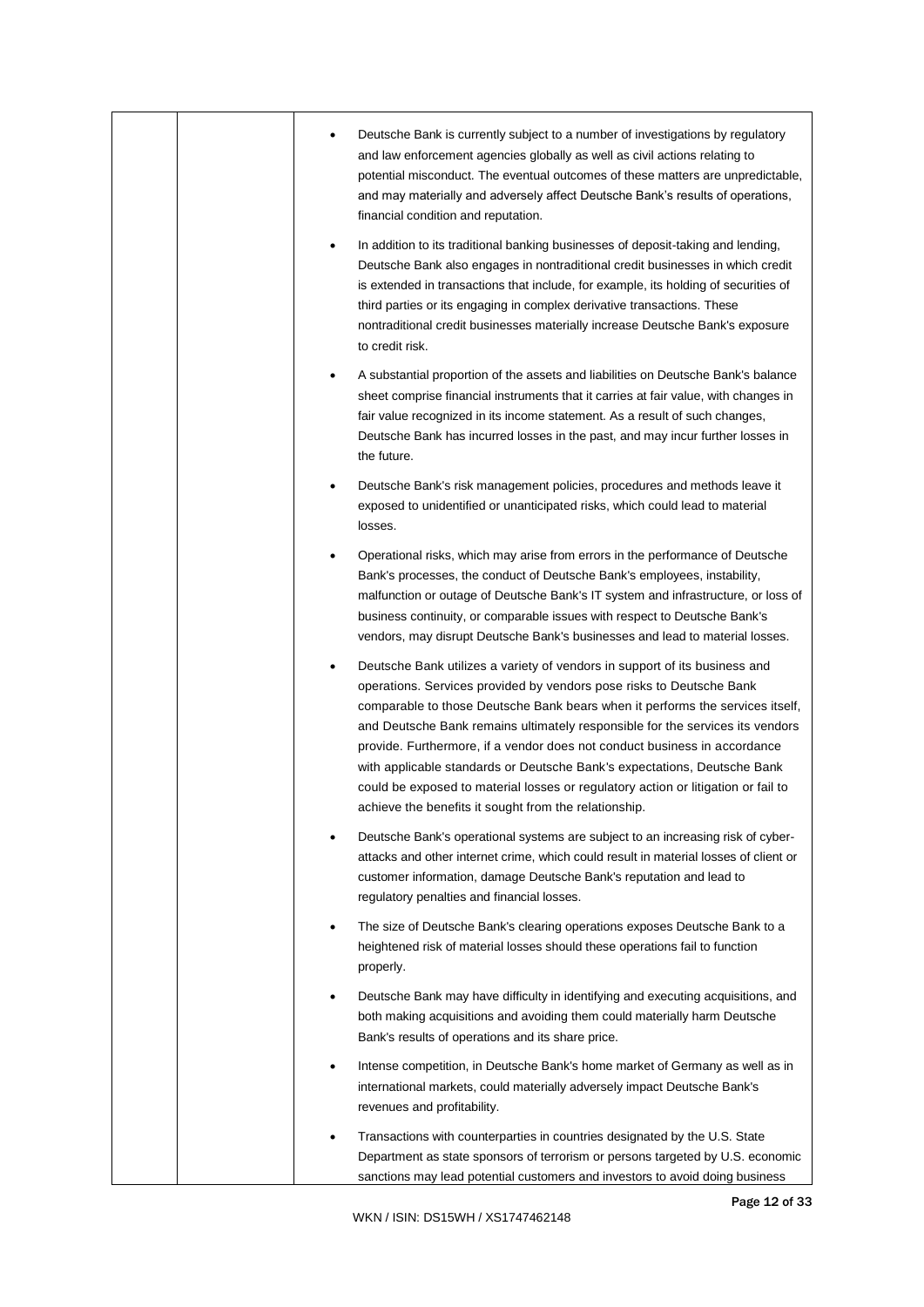|     |                                                                                   | with Deutsche Bank or investing in Deutsche Bank's securities, harm Deutsche                                                                                                                                                                                                                                                                                                                                                                                                                                                                                                                                                                                                                                                                                                                                                                             |
|-----|-----------------------------------------------------------------------------------|----------------------------------------------------------------------------------------------------------------------------------------------------------------------------------------------------------------------------------------------------------------------------------------------------------------------------------------------------------------------------------------------------------------------------------------------------------------------------------------------------------------------------------------------------------------------------------------------------------------------------------------------------------------------------------------------------------------------------------------------------------------------------------------------------------------------------------------------------------|
|     |                                                                                   | Bank's reputation or result in regulatory or enforcement action which could                                                                                                                                                                                                                                                                                                                                                                                                                                                                                                                                                                                                                                                                                                                                                                              |
|     |                                                                                   | materially and adversely affect Deutsche Bank's business.                                                                                                                                                                                                                                                                                                                                                                                                                                                                                                                                                                                                                                                                                                                                                                                                |
|     |                                                                                   |                                                                                                                                                                                                                                                                                                                                                                                                                                                                                                                                                                                                                                                                                                                                                                                                                                                          |
| D.6 | Key information                                                                   | Investors may experience a total or partial loss of their investment in the Security                                                                                                                                                                                                                                                                                                                                                                                                                                                                                                                                                                                                                                                                                                                                                                     |
|     | on the key risks<br>that are specific                                             | Securities are linked to the Underlying                                                                                                                                                                                                                                                                                                                                                                                                                                                                                                                                                                                                                                                                                                                                                                                                                  |
|     | to the Securities<br>and risk warning<br>to the effect that                       | Amounts payable periodically or on exercise or redemption of the Securities, as the case<br>may be, are linked to the Underlying which may comprise one or more Reference Items. The<br>purchase of, or investment in, Securities linked to the Underlying involves substantial risks.                                                                                                                                                                                                                                                                                                                                                                                                                                                                                                                                                                   |
|     | investors may<br>lose the value of<br>their entire<br>investment or part<br>of it | The Securities are not conventional securities and carry various unique investment risks<br>which prospective investors should understand clearly before investing in the Securities.<br>Each prospective investor in the Securities should be familiar with securities having<br>characteristics similar to the Securities and should fully review all documentation for and<br>understand the terms and conditions of the Securities and the nature and extent of its<br>exposure to risk of loss.                                                                                                                                                                                                                                                                                                                                                     |
|     |                                                                                   | Potential investors should ensure that they understand the relevant formula in accordance<br>with which the amounts payable and/or assets deliverable are calculated, and if necessary<br>seek advice from their own adviser(s).                                                                                                                                                                                                                                                                                                                                                                                                                                                                                                                                                                                                                         |
|     |                                                                                   | Risks associated with the Underlying                                                                                                                                                                                                                                                                                                                                                                                                                                                                                                                                                                                                                                                                                                                                                                                                                     |
|     |                                                                                   | Because of the Underlying's influence on the entitlement from the Security, as with a direct<br>investment in the Underlying, investors are exposed to risks both during the term and also<br>at maturity, which are also generally associated with the respective index.                                                                                                                                                                                                                                                                                                                                                                                                                                                                                                                                                                                |
|     |                                                                                   | <b>Currency risks</b><br>Investors face an exchange rate risk if the Settlement Currency is not the currency of the<br>investor's home jurisdiction.                                                                                                                                                                                                                                                                                                                                                                                                                                                                                                                                                                                                                                                                                                     |
|     |                                                                                   | <b>Early Termination</b>                                                                                                                                                                                                                                                                                                                                                                                                                                                                                                                                                                                                                                                                                                                                                                                                                                 |
|     |                                                                                   | The terms and conditions of the Securities include a provision pursuant to which, either at<br>the option of the Issuer or otherwise where certain conditions are satisfied, the Issuer is<br>entitled to redeem or cancel the Securities early. As a result, the Securities may have a lower<br>market value than similar securities which do not contain any such Issuer's right for<br>redemption or cancellation. During any period where the Securities may be redeemed or<br>cancelled in this way, the market value of the Securities generally will not rise substantially<br>above the price at which they may be redeemed or cancelled. The same applies where the<br>terms and conditions of the Securities include a provision for an automatic redemption or<br>cancellation of the Securities (e.g. "knock-out" or "auto call" provision). |
|     |                                                                                   | Risks associated with an Adjustment Event or an Adjustment/Termination Event                                                                                                                                                                                                                                                                                                                                                                                                                                                                                                                                                                                                                                                                                                                                                                             |
|     |                                                                                   | The Issuer is entitled to make adjustments to the Terms and Conditions following the<br>occurrence of an Adjustment Event. An Adjustment Event may include any event which<br>materially affects the theoretical economic value of an Underlying or any event which<br>materially disrupts the economic link between the value of an Underlying and the Securities<br>subsisting immediately prior to the occurrence of such event, and other specified events.<br>However, the Calculation Agent may decide to make no adjustments to the Terms and<br>Conditions following the occurrence of an Adjustment Event.                                                                                                                                                                                                                                      |
|     |                                                                                   | Any such adjustment may take into account any tax, duty, withholding, deduction or other<br>charge whatsoever (including but not limited to a change in tax consequences) for the Issuer<br>as a result of the Adjustment Event.                                                                                                                                                                                                                                                                                                                                                                                                                                                                                                                                                                                                                         |
|     |                                                                                   | The terms and conditions of the Securities include a provision pursuant to which, at the<br>option of the Issuer where certain conditions are satisfied, the Issuer is entitled to redeem or<br>cancel the Securities early. Upon such early redemption or cancellation, depending on the<br>event which resulted in such early redemption or cancellation, the Issuer will pay the nominal<br>amount of the Securities or the market value of the Securities less the direct and indirect<br>costs to the issuer of unwinding or adjusting any underlying related hedging arrangements,<br>which may be zero. As a result, the Securities may have a lower market value than similar<br>securities which do not contain any such Issuer's right for redemption or cancellation.                                                                         |
|     |                                                                                   | If the Issuer terminates early the Securities following an Adjustment/Termination Event that<br>amounts to a force majeure event (being an event or circumstance which definitively<br>prevents the performance of the Issuer's obligations and for which the Issuer is not<br>accountable), the Issuer will, if and to the extent permitted by applicable law, pay the holder<br>of each such Security an amount determined by the Calculation Agent to be its fair market<br>value taking into account the relevant event. Such amount may be significantly less than an<br>investor's initial investment in Securities and in certain circumstances may be zero.                                                                                                                                                                                      |
|     |                                                                                   | If the Issuer terminates the Securities following an Adjustment/Termination Event that does<br>not amount to a force majeure event, the Issuer will, if and to the extent permitted by<br>applicable law, pay the holder of each such Security an amount determined by the<br>Calculation Agent to be (i) an amount determined by the Calculation Agent to be its fair<br>market value taking into account the relevant event, plus (ii) a sum representing the<br>reimbursement of costs initially charged to investors by the Issuer for issuing the Security                                                                                                                                                                                                                                                                                          |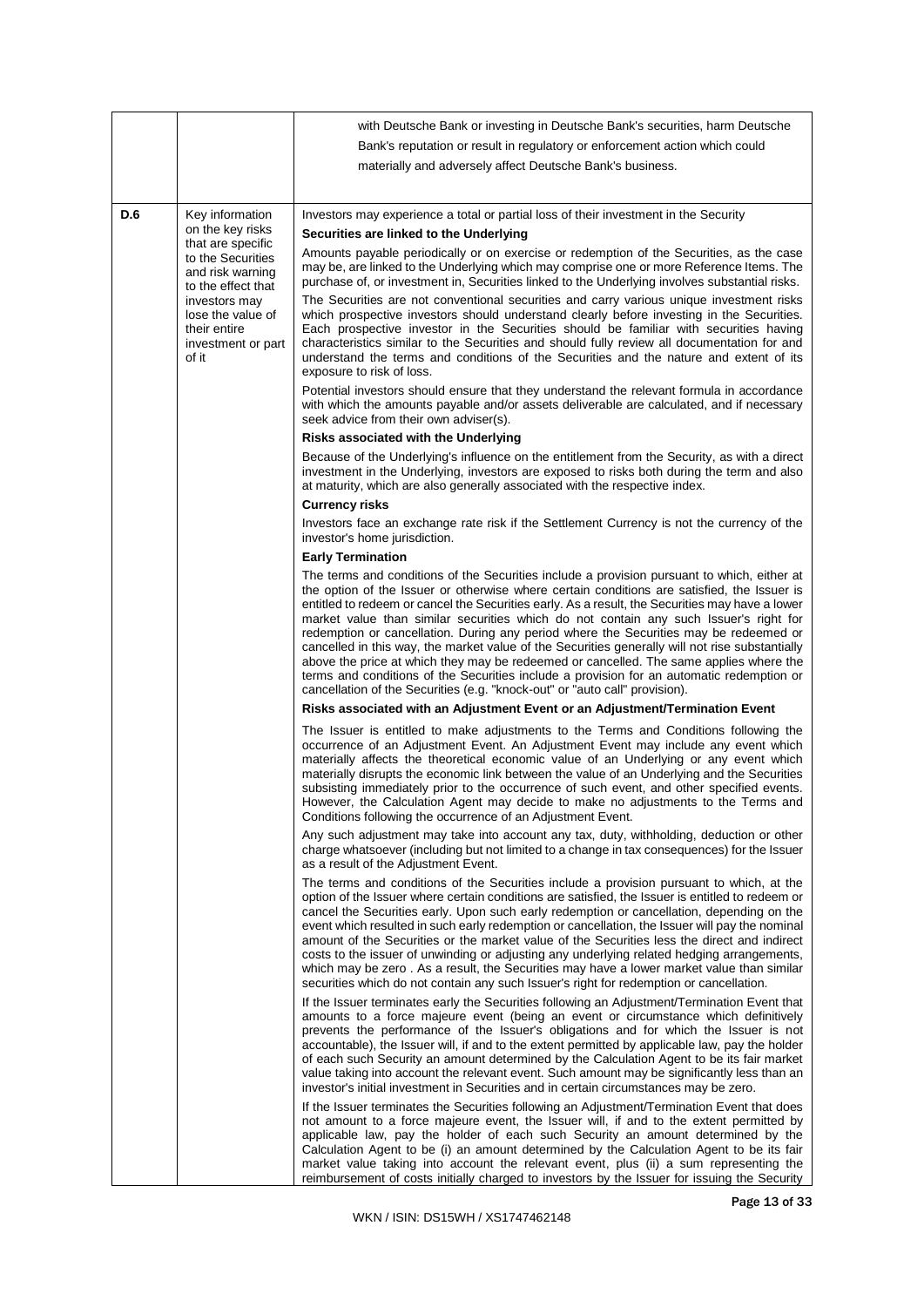| (as adjusted to take into account the time remaining to maturity), compounded at a rate of<br>interest for comparable debt instruments issued by the Issuer for the remaining term of the<br>Securities.<br>Regulation and reform of "benchmarks"<br>Indices which are deemed "benchmarks" are the subject of recent national, international and                                                                                                                                                                                                                                                                                                                                                                                                                                                                                   |
|------------------------------------------------------------------------------------------------------------------------------------------------------------------------------------------------------------------------------------------------------------------------------------------------------------------------------------------------------------------------------------------------------------------------------------------------------------------------------------------------------------------------------------------------------------------------------------------------------------------------------------------------------------------------------------------------------------------------------------------------------------------------------------------------------------------------------------|
| other regulatory guidance and proposals for reform. Some of these reforms are already<br>effective whilst others are still to be implemented. These reforms may cause such<br>benchmarks to perform differently than in the past and may have other consequences which<br>cannot be predicted.                                                                                                                                                                                                                                                                                                                                                                                                                                                                                                                                     |
| Regulatory bail-in and other resolution measures                                                                                                                                                                                                                                                                                                                                                                                                                                                                                                                                                                                                                                                                                                                                                                                   |
| If the competent authority determines that the Issuer is failing or likely to fail and certain other<br>conditions are met, the competent resolution authority has the power to write down, including<br>to write down to zero, claims for payment of the principal and any other claims under the<br>Securities respectively, interest or any other amount in respect of the Securities, to convert<br>the Securities into ordinary shares or other instruments qualifying as common equity tier 1<br>capital (the write-down and conversion powers commonly being referred to as the bail-in<br>tool), or to apply other resolution measures including (but not limited to) a transfer of the<br>Securities to another entity, a variation of the terms and conditions of the Securities or a<br>cancellation of the Securities. |
| <b>Risks at maturity</b>                                                                                                                                                                                                                                                                                                                                                                                                                                                                                                                                                                                                                                                                                                                                                                                                           |
| If the Switch Event occurs, the return is limited to the fixed coupon amounts. If the Switch<br>Event does not occur, the return depends on the performance of the Underlying. At worst,<br>an investor may lose part of the capital invested where the performance of the Underlying<br>is negative or zero.                                                                                                                                                                                                                                                                                                                                                                                                                                                                                                                      |
|                                                                                                                                                                                                                                                                                                                                                                                                                                                                                                                                                                                                                                                                                                                                                                                                                                    |

| Element | Section E - Offer                                                          |                                                                                                                        |                                                                                                                                                                        |  |  |
|---------|----------------------------------------------------------------------------|------------------------------------------------------------------------------------------------------------------------|------------------------------------------------------------------------------------------------------------------------------------------------------------------------|--|--|
| E.2b    | Reasons for the<br>offer, use of<br>proceeds,<br>estimated net<br>proceeds | Not applicable, making profit and/or hedging certain risks are the reasons for the offer.                              |                                                                                                                                                                        |  |  |
| E.3     | Terms and<br>conditions of the<br>offer                                    | Conditions to which the offer is<br>subject:                                                                           | Offers of the Securities are conditional on their<br>issue.                                                                                                            |  |  |
|         |                                                                            | Number of the Securities:                                                                                              | An aggregate nominal amount of up to EUR<br>70,000,000                                                                                                                 |  |  |
|         |                                                                            | The Subscription Period:                                                                                               | Applications to subscribe for the Securities may be<br>made from, and including, 24 October 2018 until,<br>and including, 28 November 2018.                            |  |  |
|         |                                                                            |                                                                                                                        | The Issuer reserves the right for any reason to<br>change the number of Securities offered.                                                                            |  |  |
|         |                                                                            | Cancellation of the Issuance of the<br>Securities:                                                                     | The Issuer reserves the right for any reason to<br>cancel the issuance of the Securities.                                                                              |  |  |
|         |                                                                            | Early Closing of the Subscription<br>Period of the Securities:                                                         | The Issuer reserves the right for any reason to<br>close the Subscription Period early.                                                                                |  |  |
|         |                                                                            | Investor minimum subscription<br>amount:                                                                               | EUR 1,000 (one Security).                                                                                                                                              |  |  |
|         |                                                                            | Investor maximum subscription<br>amount:                                                                               | Not Applicable; there is no investor maximum<br>subscription amount.                                                                                                   |  |  |
|         |                                                                            | Description of the application<br>process:                                                                             | Applications to purchase Securities will be made<br>through local branches of Deutsche Bank S.A.E.<br>domiciled at Paseo De La Castellana, 18, 28046<br>Madrid, Spain. |  |  |
|         |                                                                            | Description of possibility to reduce<br>subscriptions and manner for<br>refunding excess amount paid by<br>applicants: | Not applicable; there is no possibility to reduce<br>subscriptions and therefore no manner for<br>refunding excess amount paid by applicants.                          |  |  |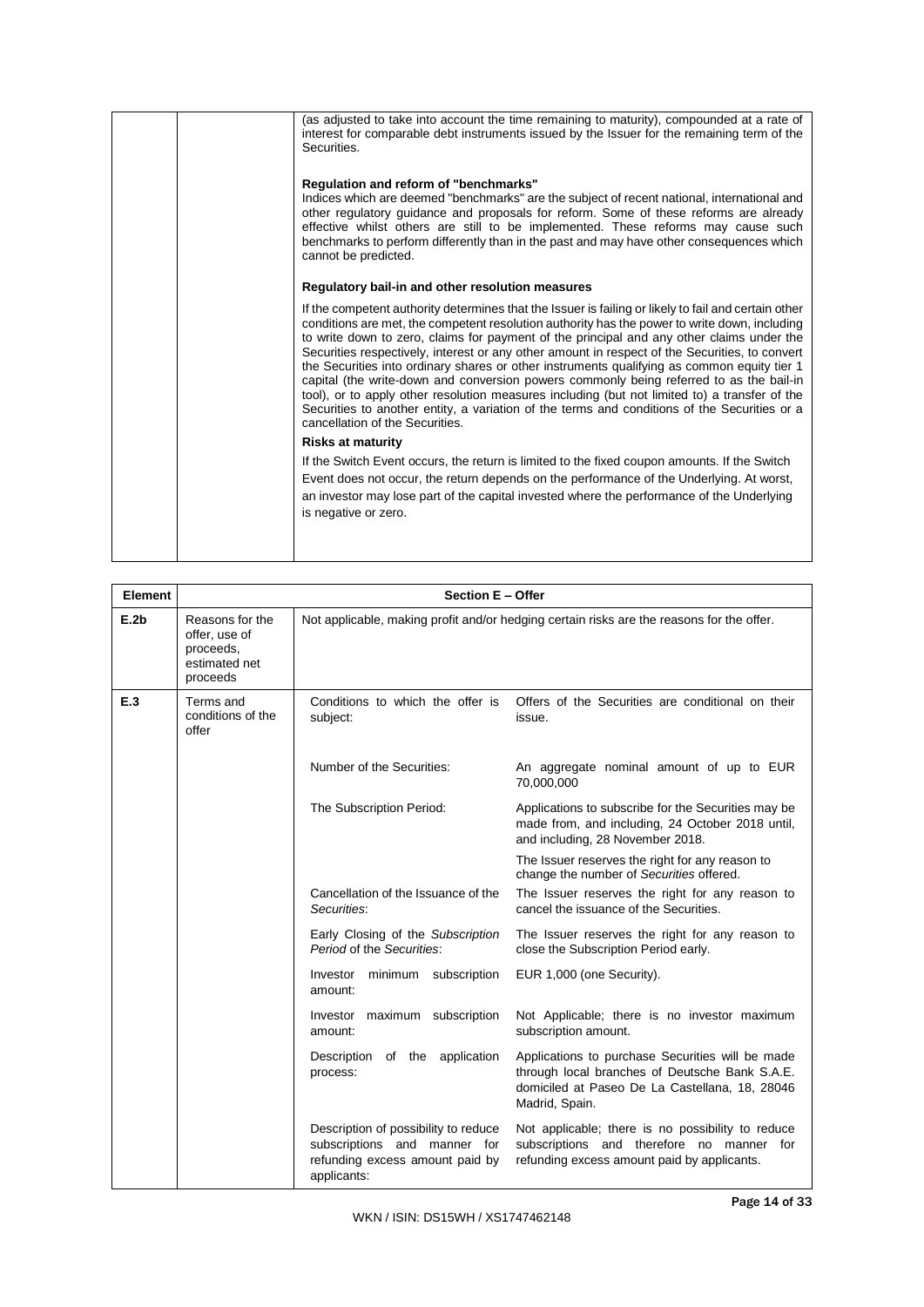|     |                                                                                             | Details of the method and time<br>limits for paying up and delivering<br>the Securities:                                                                 | Investors will be notified by the Issuer or the<br>relevant financial intermediary of their allocations of<br>Securities and the settlement arrangements in<br>respect thereof. The Securities will be issued and<br>delivered on the Issue Date against payment to the<br>Issuer by the relevant Distributor of the net<br>subscription price.                                             |
|-----|---------------------------------------------------------------------------------------------|----------------------------------------------------------------------------------------------------------------------------------------------------------|---------------------------------------------------------------------------------------------------------------------------------------------------------------------------------------------------------------------------------------------------------------------------------------------------------------------------------------------------------------------------------------------|
|     |                                                                                             | Manner in and date on which<br>results of the offer are to be made<br>public:                                                                            | The results of the offer will be filed with the<br>Commission de Surveillance du Secteur Financier<br>in Luxembourg and the Spanish Securities Market<br>Commission (Comisión Nacional del Mercado de<br>Valores) (the "CNMV") and will be published on the<br>website of the Luxembourg Stock Exchange<br>(www.bourse.lu) and the CNMV (www.cnmv.es).                                      |
|     |                                                                                             | Procedure for exercise of any<br>right of pre-emption, negotiability<br>of subscription rights and<br>treatment of subscription rights<br>not exercised: | Not applicable; a procedure for exercise of any<br>right of pre-emption, negotiability of subscription<br>rights and treatment of subscription rights is not<br>planned                                                                                                                                                                                                                     |
|     |                                                                                             | Categories of potential investors to<br>which the Securities are offered<br>and whether tranche(s) have been<br>reserved for certain countries:          | Offers may be made in Spain to any person who<br>complies with all other requirements for investment<br>as set out in the Base Prospectus or otherwise<br>determined by the Issuer and/or the relevant<br>financial intermediaries. In other EEA countries,<br>offers will only be made pursuant to an exemption<br>under the Prospectus Directive as implemented in<br>such jurisdictions. |
|     |                                                                                             | Process for notification to<br>applicants of the amount allotted<br>and the indication whether dealing<br>may begin before notification is<br>made:      | Not applicable, there is no process for notification<br>to applicants of the amount allotted.                                                                                                                                                                                                                                                                                               |
|     |                                                                                             | <b>Issue Price:</b>                                                                                                                                      | 100 per cent. of the Nominal Amount per Note.                                                                                                                                                                                                                                                                                                                                               |
|     |                                                                                             | Amount of any expenses and<br>taxes specifically charged to the<br>subscriber or purchaser:                                                              | Save for the Issue Price, which includes the<br>commissions payable to the Distributors, details of<br>which are set out in Element E.7 below, the Issuer<br>is not aware of any expenses and taxes specifically<br>charged to the subscriber or purchaser                                                                                                                                  |
|     |                                                                                             | Name(s) and address(es), to the<br>extent known to the Issuer, of the<br>placers in the various countries<br>where the offer takes place:                | Local branches of Deutsche Bank S.A.E. domiciled<br>at Paseo De La Castellana, 18, 28046 Madrid,<br>Spain.                                                                                                                                                                                                                                                                                  |
|     |                                                                                             | Name and address of the Paying<br>Agent:                                                                                                                 | Deutsche Bank AG, acting through its London<br>branch of Winchester House, 1 Great Winchester<br>Street, London EC2N 2DB, United Kingdom                                                                                                                                                                                                                                                    |
|     |                                                                                             | Name and address of the<br><b>Calculation Agent:</b>                                                                                                     | Deutsche Bank AG, acting through its London<br>branch of Winchester House, 1 Great Winchester<br>Street, London EC2N 2DB, United Kingdom                                                                                                                                                                                                                                                    |
| E.4 | Interest that is<br>material to the<br>issue/offer<br>including<br>confliction<br>interests | involved in the issue of the Securities has an interest material to the offer.                                                                           | Save for the Distributor(s) regarding the fees, as far as the Issuer is aware, no person                                                                                                                                                                                                                                                                                                    |
| E.7 | Estimated<br>expenses<br>charged to the<br>investor by the<br>issuer or offeror             |                                                                                                                                                          | Not applicable. Save for the Issue Price (which includes the commissions payable by the<br>Issuer to the Distributors of up to 5.00 per cent. of the Issue Price of the Securities placed<br>through it), the Issuer is not aware of any expenses charged to the investor.                                                                                                                  |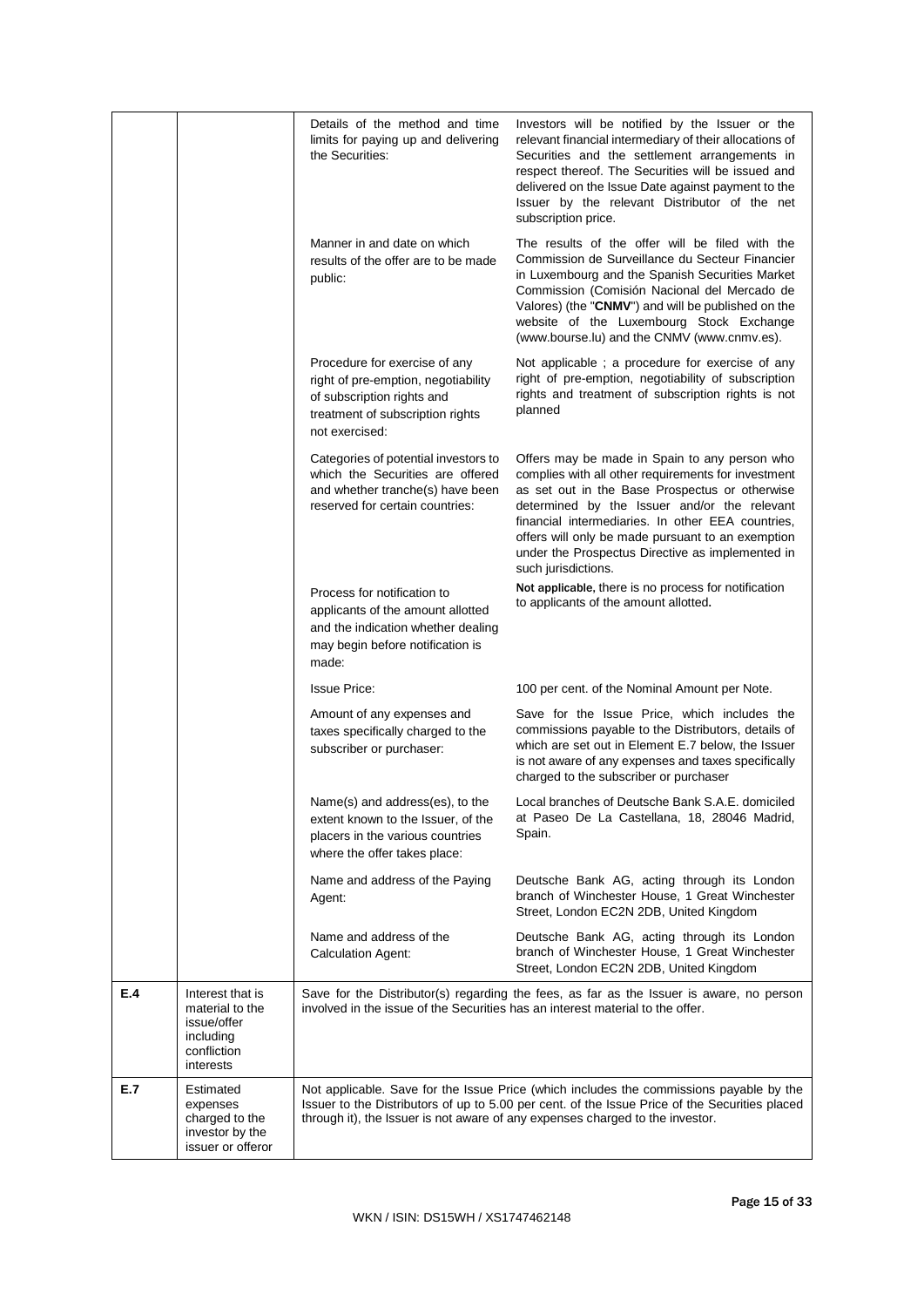# **RISK FACTORS**

Before purchasing Securities, you should consider the relevant Risk Factors incorporated by reference from the Base Prospectus (pages 145-191), the Sixth Supplement to the Base Prospectus (pages 5- 11), the 2018 EMTN Base Prospectus (pages 40-47), the First Supplement to the 2018 EMTN Base Prospectus (pages 4-5), the Second Supplement to the 2018 EMTN Base Prospectus (pages 7,33,44) and the Third Supplement to the 2018 EMTN Base Prospectus (page 4). Such risk factors are risk factors that are material to the Securities in order to assess the market risk associated with them or which may affect the Issuer's ability to fulfil its obligations under them.

# **Risks at maturity**

If the Switch Event occurs, the return is limited to the fixed coupon amounts. If the Switch Event does not occur, the return depends on the performance of the Underlying. At worst, an investor may lose part of the capital invested where the performance of the Underlying is negative or zero.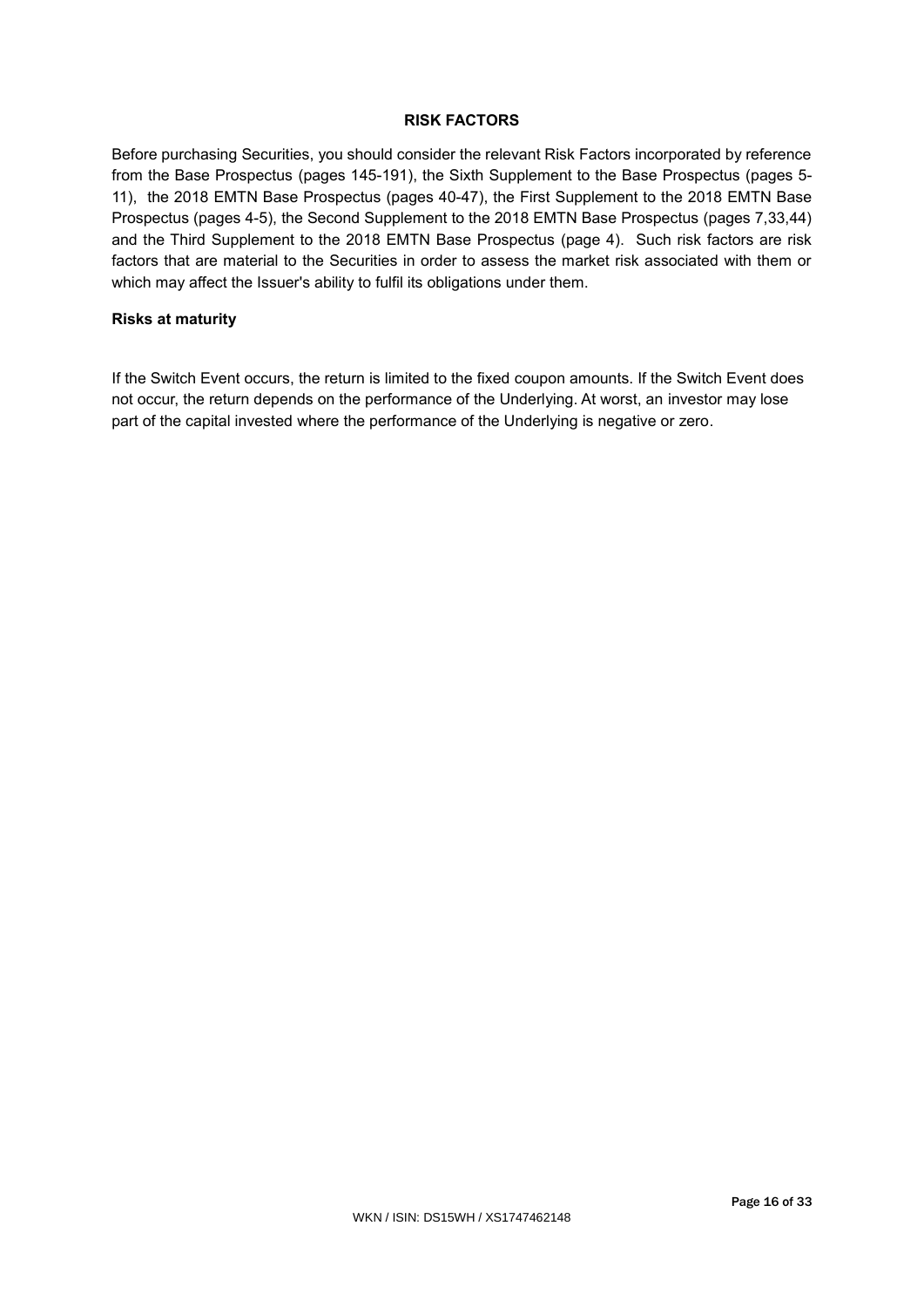## **DOCUMENTS INCORPORATED BY REFERENCE**

The Prospectus should be read and construed in conjunction with the documents incorporated by reference into this Prospectus. The information contained in the following document(s) is hereby incorporated by reference into this Prospectus and deemed to form a part of this Prospectus:

- (a) the Deutsche Bank Aktiengesellschaft programme for the issuance of Certificates, Warrants and Notes Base Prospectus dated 16 January 2018 (the "**Base Prospectus**");
- (b) the First Supplement to the Base Prospectus dated 23 February 2018 (the "**First Supplement to the Base Prospectus**");
- (c) the Second Supplement to the Base Prospectus dated 6 April 2018 (the "**Second Supplement to the Base Prospectus**")
- (d) the Third Supplement to the Base Prospectus dated 9 May 2018 (the "**Third Supplement to the Base Prospectus**")
- (e) the Fourth Supplement to the Base Prospectus dated 7 June 2018 (the "**Fourth Supplement to the Base Prospectus**")
- (f) the Fifth Supplement to the Base Prospectus dated 19 July 2018 (the "**Fifth Supplement to the Base Prospectus**")
- (g) the Sixth Supplement to the Base Prospectus dated 21 August 2018 (the "**Sixth Supplement to the Base Prospectus**")
- (h) the Deutsche Bank Aktiengesellschaft EUR 80 billion Debt Issuance Programme Base Prospectus dated 22 June 2018 (the "**2018 EMTN Base Prospectus**");
- (i) the first supplement to the 2018 EMTN Base Prospectus dated 6 July 2018 (the "**First Supplement to the 2018 EMTN Base Prospectus**");
- (j) the second supplement to the 2018 EMTN Base Prospectus dated 31 July 2018 (the "**Second Supplement to the 2018 EMTN Base Prospectus**");
- (k) the third supplement to the 2018 EMTN Base Prospectus dated 7 August 2018 (the "**Third Supplement to the 2018 EMTN Base Prospectus**");
- (l) the unaudited interim report as of 30 June 2018 of Deutsche Bank Aktiengesellschaft (the "**30 June 2018 Interim Report**");
- (m) the unaudited Interim Report of Deutsche Bank Aktiengesellschaft as of 31 March 2018 ("**2018 March Interim Report**");
- (n) the Annual Report of Deutsche Bank Aktiengesellschaft as of 31 December 2017 ("**2017 Annual Report**"); and
- (o) the Annual Report of Deutsche Bank Aktiengesellschaft as of 31 December 2016 ("**2016 Annual Report**").

Following the publication of this Prospectus a supplement may be prepared by the Issuer and approved by the CSSF in accordance with Article 13 of the Luxembourg Law. Statements contained in any such supplement (or contained in any document incorporated by reference therein) shall, to the extent applicable (whether expressly, by implication or otherwise), be deemed to modify or supersede statements contained in this Prospectus or in a document which is incorporated by reference in this Prospectus. Any statement so modified or superseded shall not, except as so modified or superseded, constitute a part of this Prospectus.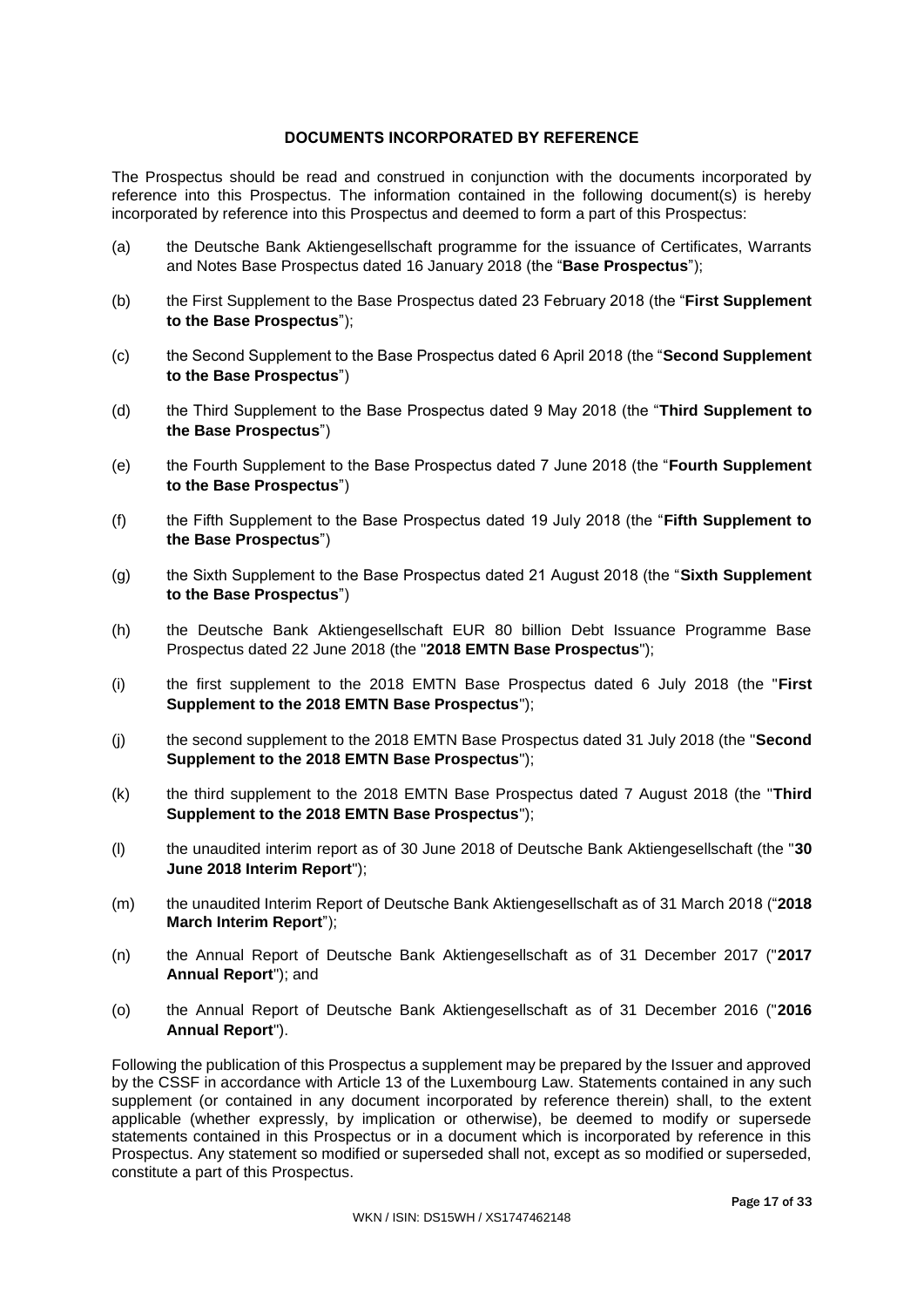The table below sets out the relevant page references for the information incorporated into this Prospectus by reference.

# **Cross Reference List**

| (a) | <b>From the Base Prospectus</b>                              | Page<br>Reference        |
|-----|--------------------------------------------------------------|--------------------------|
|     | Risk Factors in Respect of the Securities                    | 145 - 177                |
|     | <b>Risk Factors Related to Securities Generally</b>          | 178-187                  |
|     | Risk Factors Relating to the Market Generally                | 188-191                  |
|     | <b>Conflicts of Interest</b>                                 | 192-194                  |
|     | <b>Responsible Persons</b>                                   | 195                      |
|     | Ranking of the Securities                                    | 201-202                  |
|     | Use of Proceeds                                              | 286                      |
|     | <b>General Conditions</b>                                    | 309-419                  |
|     | General Information on Taxation and Selling Restrictions     | 651-698                  |
| (b) | From the First Supplement to the Base Prospectus             | Page<br><b>Reference</b> |
|     | <b>General Conditions</b>                                    | 17                       |
| (c) | From the Fourth Supplement to the Base Prospectus            |                          |
|     | Ranking of the Securities                                    | $\overline{2}$           |
| (d) | From the Fifth Supplement to the Base Prospectus             |                          |
|     | General Information on the Taxation and Selling Restrictions | $13 - 14$                |
| (e) | From the Sixth Supplement to the Base Prospectus             |                          |
|     | Risk Factors related to the Securities Generally             | $5 - 11$                 |
|     | Ranking of the Securities                                    | $11 - 12$                |
|     | <b>General Conditions</b>                                    | 29-32                    |
| (f) | From the 2018 EMTN Base Prospectus                           | Page<br>Reference        |
|     | <b>Risk Factors</b>                                          | 40-47                    |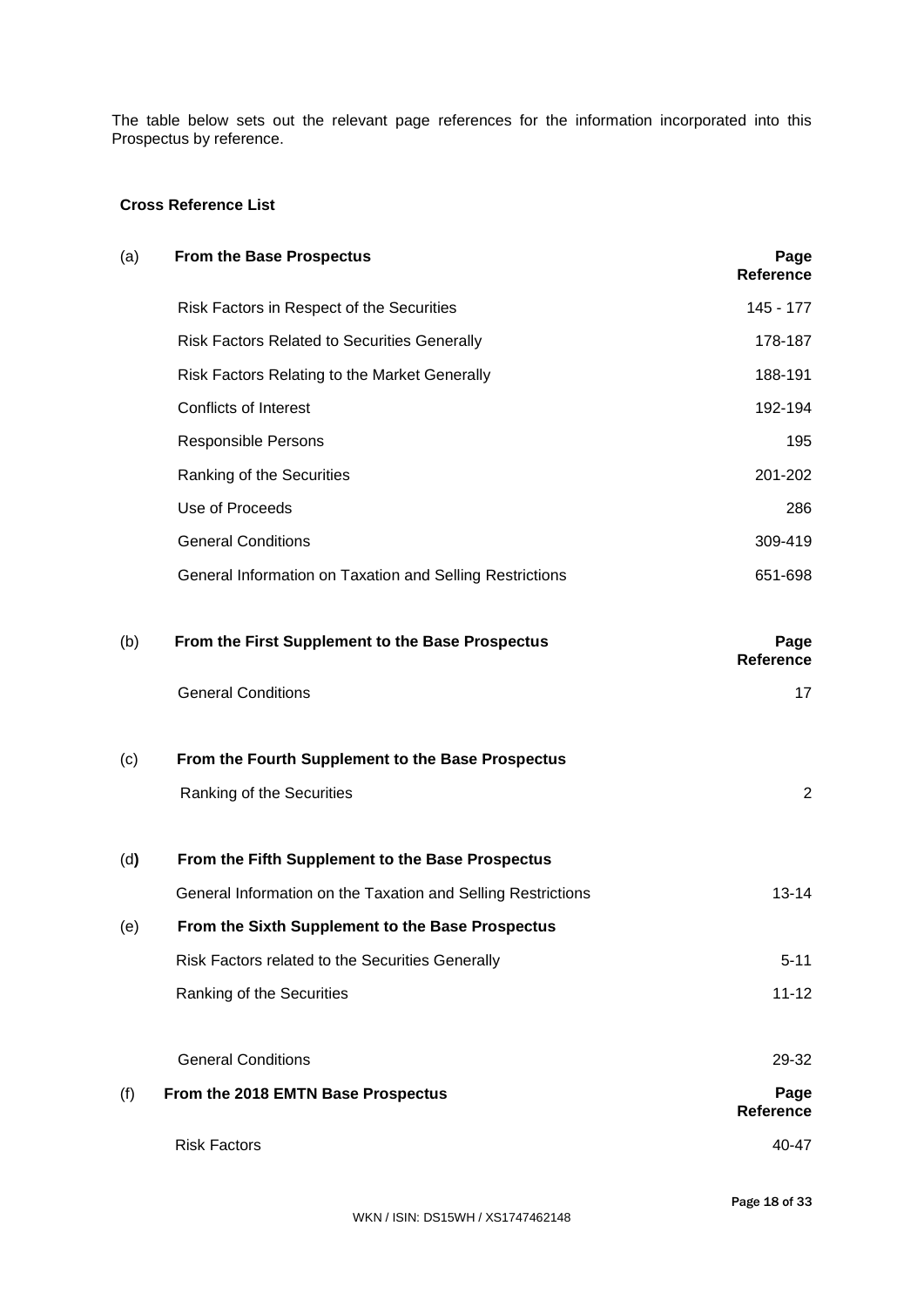| (g) | From the First Supplement to the 2018 EMTN Base Prospectus                                        | Page<br><b>Reference</b> |
|-----|---------------------------------------------------------------------------------------------------|--------------------------|
|     | Documents on Display                                                                              | 969                      |
|     | Third Party Information and Statement by Experts and Declaration of any<br>Interest               | 107                      |
|     | <b>Material Contracts</b>                                                                         | 107                      |
|     | Legal and Arbitration Proceedings                                                                 | 91-107                   |
|     | Auditing of Historical Annual Financial Information                                               | 91                       |
|     | Historical Financial Information / Financial Statements                                           | 91                       |
|     | Major Shareholders                                                                                | 90-91                    |
|     | Administrative, Management and Supervisory Bodies                                                 | 88-90                    |
|     | Trend Information (excluding the paragraph entitled "Statement of No<br>Material Adverse Change") | 83-88                    |
|     | <b>Organisational Structure</b>                                                                   | 82                       |
|     | <b>Business Overview</b>                                                                          | 81-82                    |
|     | Information about Deutsche Bank                                                                   | 81                       |
|     | <b>Statutory Auditors</b>                                                                         | 81                       |

Risk Factors 4-5

| (h) | From the Second Supplement to the 2018 EMTN Base Prospectus | Page<br><b>Reference</b> |
|-----|-------------------------------------------------------------|--------------------------|
|     | Documents on Display                                        | 4                        |
|     | <b>Risk Factors</b>                                         | 7, 33-34                 |
|     | <b>Business Overview</b>                                    | $7-9$                    |
|     | <b>Trend Information</b>                                    | $9 - 13$                 |
|     | Administrative, Management and Supervisory Bodies           | $13 - 15$                |
|     | <b>Major Shareholders</b>                                   | 15                       |
|     | Legal and Arbitration Proceedings                           | 16-31                    |

| (i) | From the Third Supplement to the 2018 EMTN Base Prospectus | Page<br><b>Reference</b> |
|-----|------------------------------------------------------------|--------------------------|
|     | <b>Risk Factors</b>                                        | $\overline{4}$           |
|     | Administrative, Management and Supervisory Bodies          | $5 - 7$                  |
|     |                                                            | Page 19 of 33            |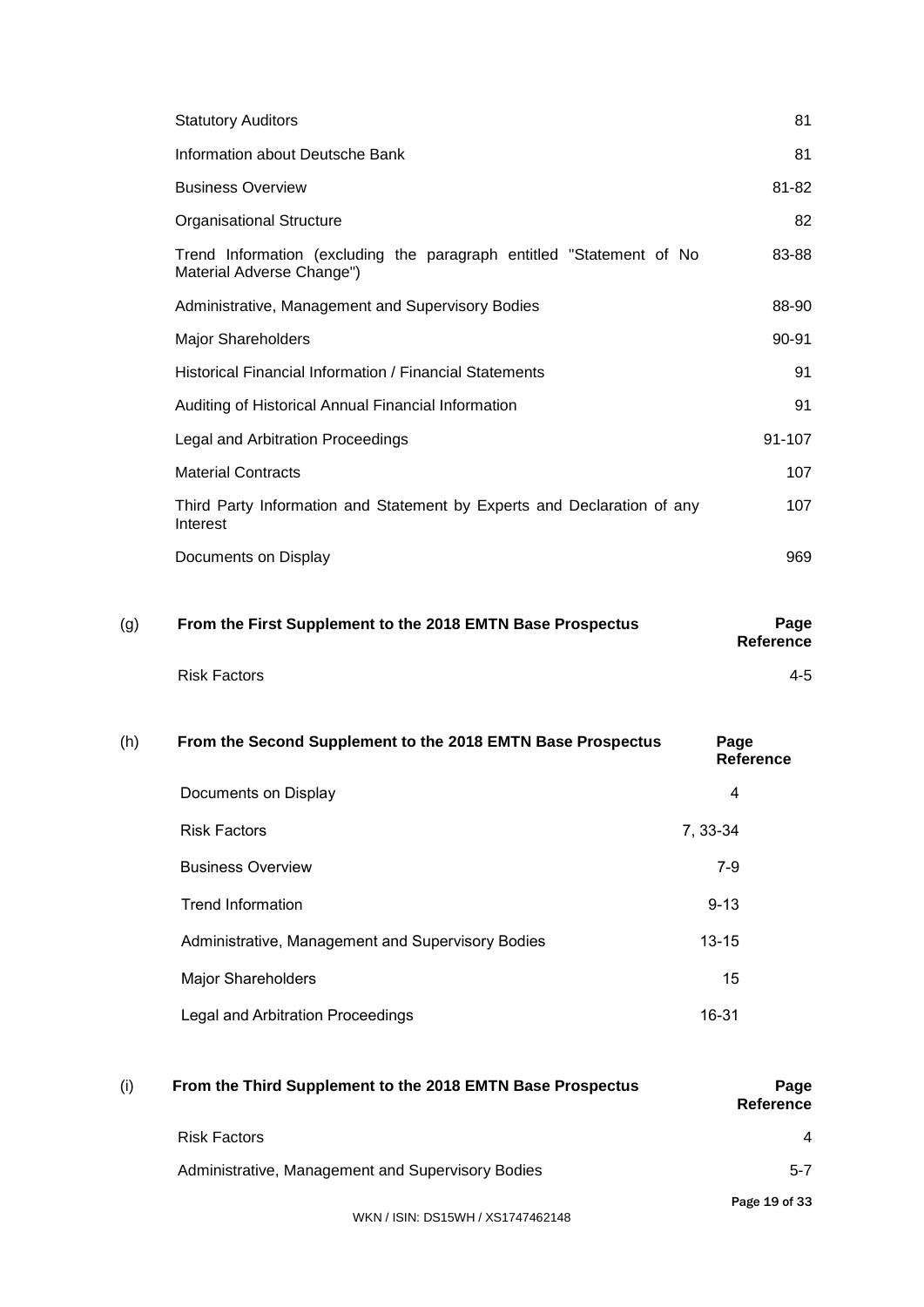| (j) | From the 30 June 2018 Interim Report                         | Page<br>Reference |
|-----|--------------------------------------------------------------|-------------------|
|     | Risk Report - Risk and Capital Performance*                  | 37-44             |
|     | Risk Report - Leverage Ratio*                                | 45-46             |
|     | Consolidated Statement of Income (unaudited)                 | 61                |
|     | Consolidated Statement of Comprehensive Income (unaudited)   | 62                |
|     | Consolidated Balance Sheet (unaudited)                       | 63                |
|     | Consolidated Statement of Changes in Equity (unaudited)      | 64-66             |
|     | Consolidated Statement of Cash Flows (unaudited)             | 67-68             |
|     | Basis of Preparation (unaudited)                             | 69                |
|     | Information on the Consolidated Income Statement (unaudited) | 81-84             |
|     | Information on the Consolidated Balance Sheet (unaudited)    | 85-116            |
|     | <b>Review Report</b>                                         | 121               |
|     | Other Information (unaudited) - Non-GAAP Financial Measures* | 123-126           |
|     | *Alternative Performance Measures                            |                   |

# (m) **From the 2018 March Interim Report** Page

| Risk Report - Risk and Capital Performance*                  | 29-36  |
|--------------------------------------------------------------|--------|
| Risk Report - Leverage Ratio*                                | 37-38  |
| Consolidated Statement of Income (unaudited)                 | 53     |
| Consolidated Statement of Comprehensive Income (unaudited)   | 54     |
| Consolidated Balance Sheet (unaudited)                       | 55     |
| Consolidated Statement of Changes in Equity (unaudited)      | 56-58  |
| Consolidated Statement of Cash Flows (unaudited)             | 59-60  |
| Basis of Preparation (unaudited)                             | 61     |
| Information on the Consolidated Income Statement (unaudited) | 73-75  |
| Information on the Consolidated Balance Sheet (unaudited)    | 76-109 |
| <b>Review Report</b>                                         | 113    |
| Other Information (unaudited) - Non-GAAP Financial Measures* | 114    |
| *Alternative Performance Measures                            |        |

**Reference**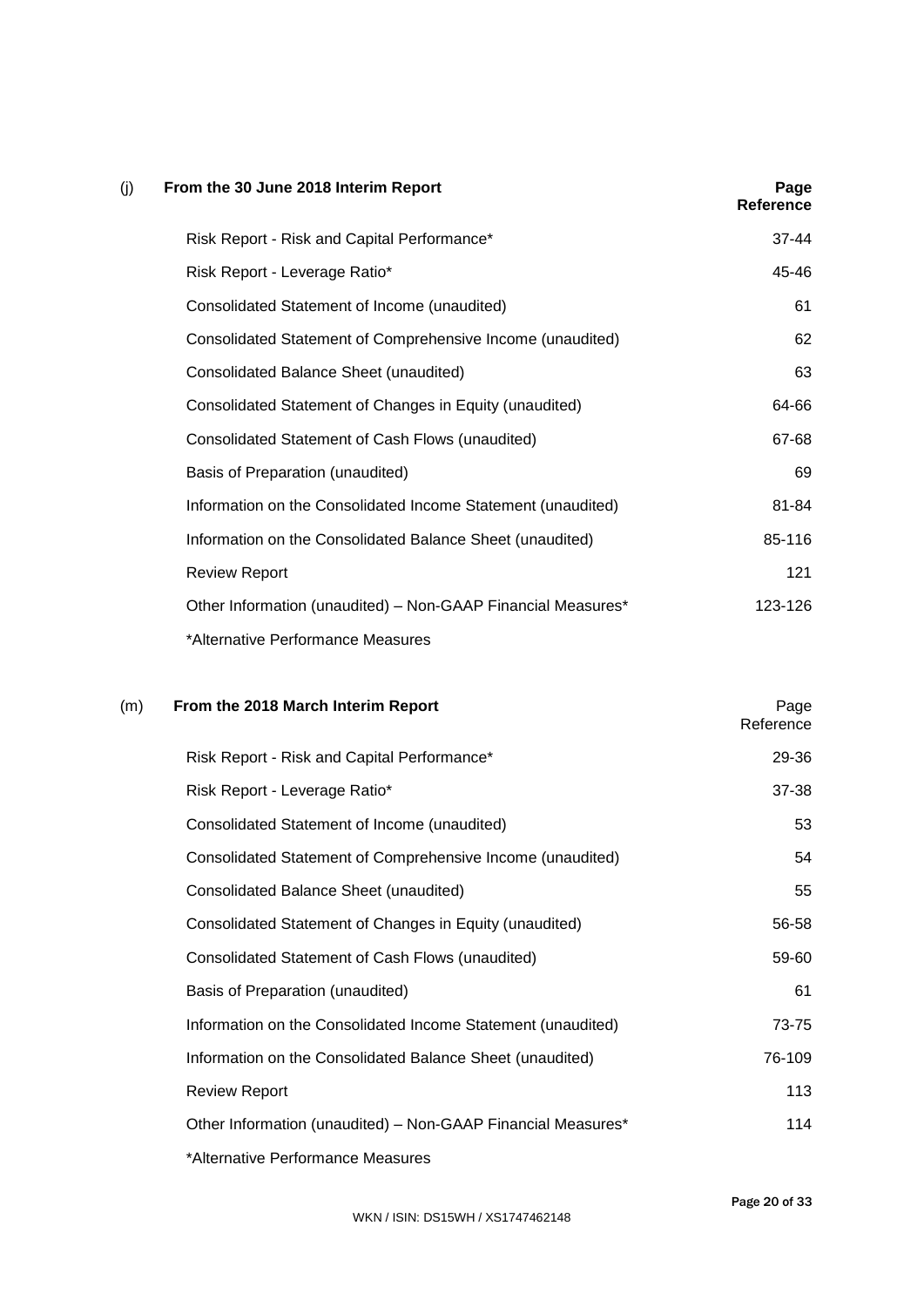| (k) | From the 2017 Annual Report                                  | Page<br><b>Reference</b> |
|-----|--------------------------------------------------------------|--------------------------|
|     |                                                              | $1 - 193$                |
|     | <b>Management Report</b>                                     | $82 - 95$                |
|     | Capital and Leverage Ratio *                                 | 195                      |
|     | <b>Consolidated Statement of Income</b>                      |                          |
|     | <b>Consolidated Statement of Comprehensive Income</b>        | 196                      |
|     | <b>Consolidated Balance Sheet</b>                            | 197                      |
|     |                                                              | 198-199                  |
|     | Consolidated Statement of Changes in Equity                  | 200-201                  |
|     | <b>Consolidated Statement of Cash Flows</b>                  |                          |
|     | Notes to the Consolidated Financial Statements               | 202-228                  |
|     | Notes to the Consolidated Income Statement                   | 229-232                  |
|     | Notes to the Consolidated Balance Sheet                      | 234-290                  |
|     | <b>Additional Notes</b>                                      | 291-343                  |
|     | Independent Auditors' Report                                 | 344-351                  |
|     | Other Information (unaudited) - Non-GAAP Financial Measures* | 378-382                  |
|     | *Alternative Performance Measures                            |                          |

# (l) **From the 2016 Annual Report Page**

|                                                              | Reference |
|--------------------------------------------------------------|-----------|
| Capital and Leverage Ratio*                                  | 136-152   |
| Consolidated Statement of Income                             | 269       |
| <b>Consolidated Statement of Comprehensive Income</b>        | 270       |
| <b>Consolidated Balance Sheet</b>                            | 271       |
| Consolidated Statement of Changes in Equity                  | 272-273   |
| <b>Consolidated Statement of Cash Flows</b>                  | 274       |
| Notes to the Consolidated Financial Statements               | 275-308   |
| <b>Additional Notes</b>                                      | 382-440   |
| Independent Auditor's Report                                 | 441-442   |
| Other Information (unaudited) - Non-GAAP Financial Measures* | 467-472   |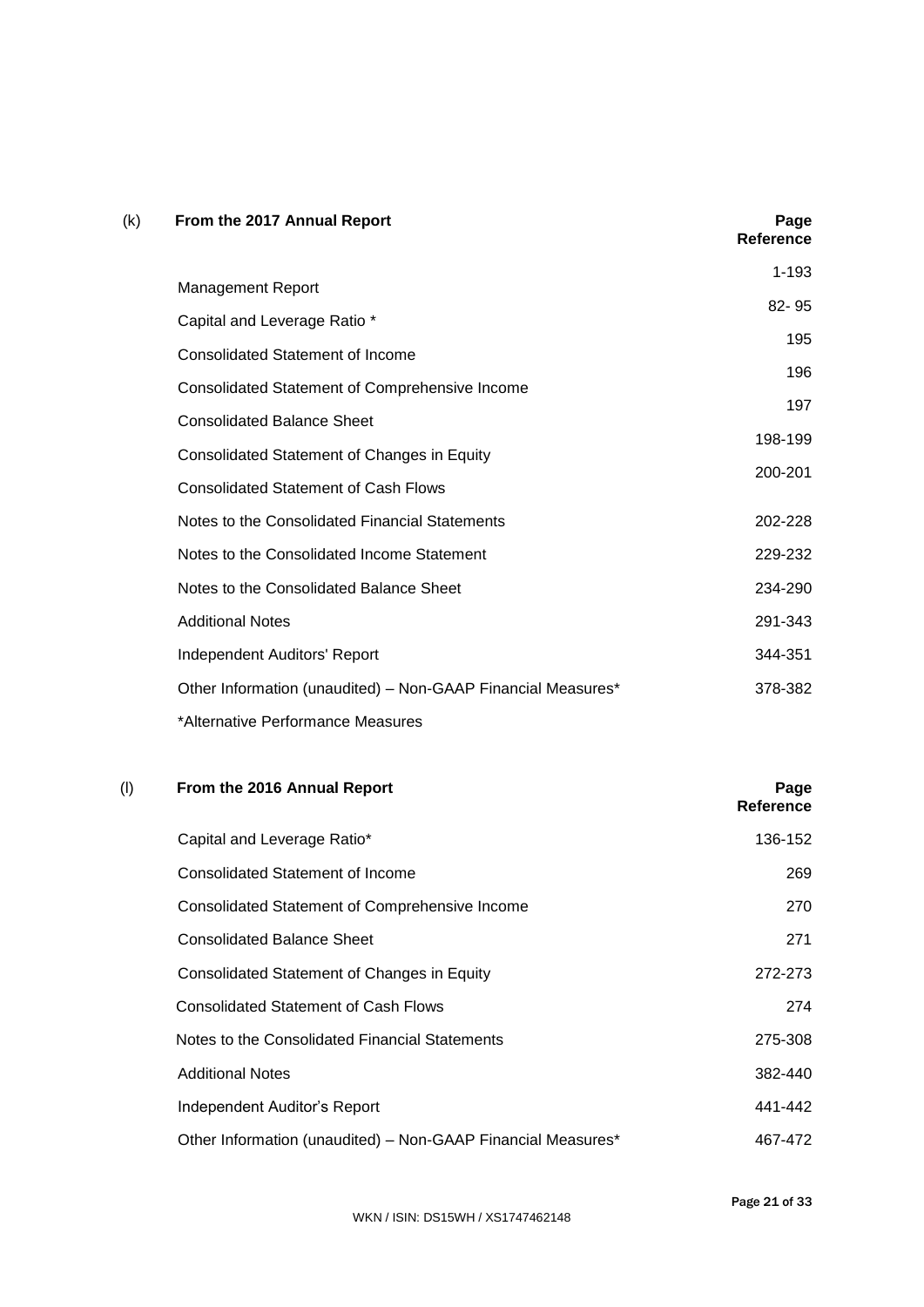## \*Alternative Performance Measures

The information incorporated by reference which is not included in the cross-reference list, is considered as additional information and is not required by the relevant schedules of the Regulation 809/2004 of the European Commission, as amended. Any documents incorporated by reference in the Base Prospectus, any supplement to the Base Prospectus, the 2018 EMTN Base Prospectus or any supplement to the 2018 EMTN Base Prospectus shall not thereby be deemed incorporated by reference in this Prospectus and are either deemed not relevant for an investor or are otherwise covered elsewhere in this Prospectus.

The documents specified above and incorporated by reference shall be available in physical form at the registered office of the Issuer and, in case of admission to trading of the Securities on the Luxembourg Stock Exchange, in Luxembourg in physical form at the office of Deutsche Bank Luxembourg S.A. at 2, boulevard Konrad Adenauer, L–1115 Luxembourg or at the Issuer's listing agent in Luxembourg, Banque de Luxembourg S.A., at 14, boulevard Royal L-2449, Luxembourg, and at the Issuer's Zurich Branch, Uraniastrasse 9, PF 3604, CH-8021 Zurich, Switzerland (where it can also be ordered by telephone +41 44 227 3781 or fax +41 44 227 3084).

The documents incorporated by reference shall also be available for viewing on the website of the Luxembourg Stock Exchange: www.bourse.lu.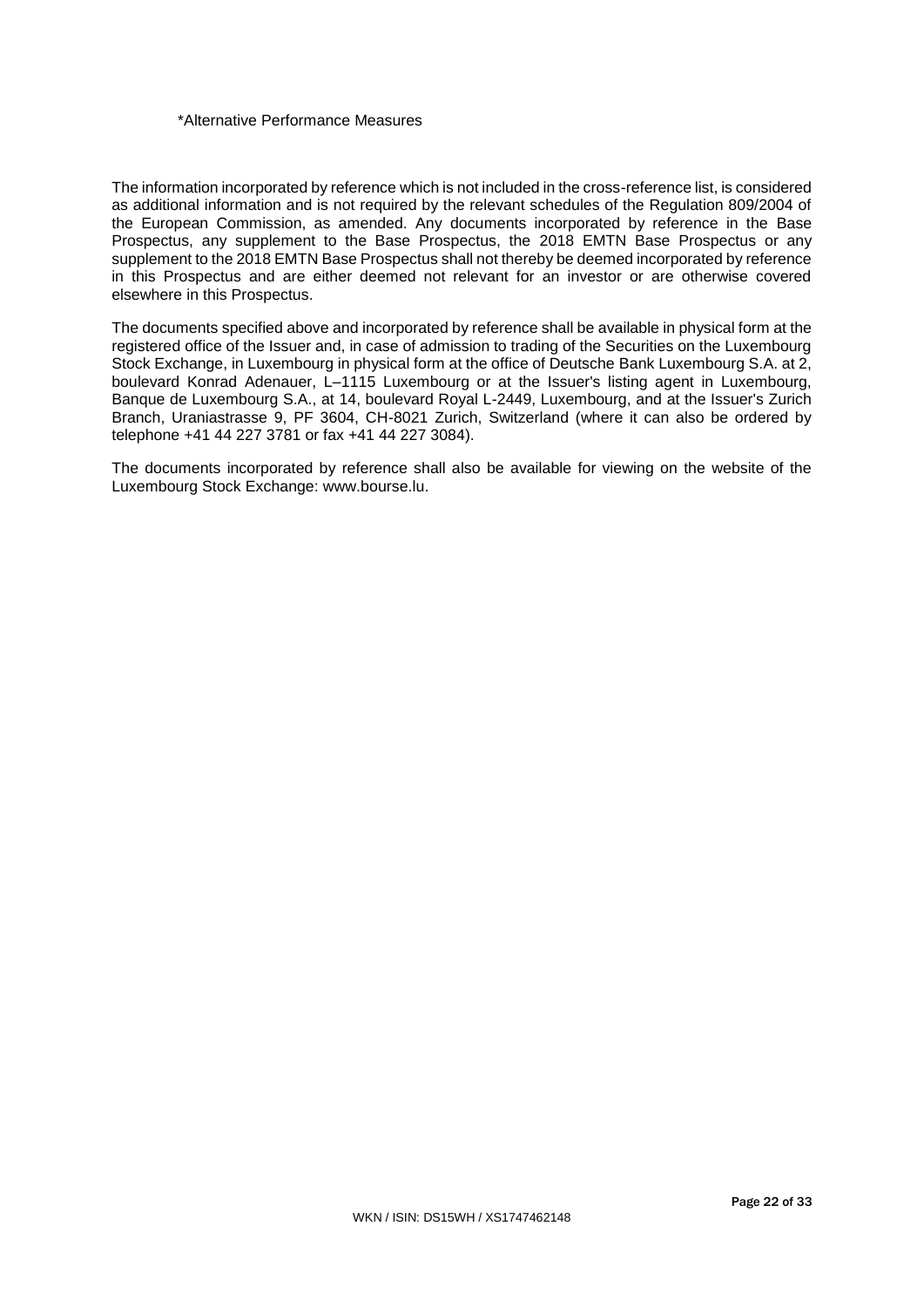# **PRODUCT TERMS**

The Securities will be subject to the General Conditions (the "**General Conditions**"), as set out in the Base Prospectus and also to the following provisions (the "**Product Terms**"). Each reference in such General Conditions to the "Final Terms" shall be deemed to be deleted and replaced by the "Product Terms". In the case of a discrepancy or conflict with such General Conditions or Product Terms, the Product Terms shall prevail.

## **General Definitions applicable to the Securities**

| Security Type                      | Note                                                             |
|------------------------------------|------------------------------------------------------------------|
| <b>ISIN</b>                        | XS1747462148                                                     |
| <b>WKN</b>                         | DS15WH                                                           |
| Common<br>Code                     | 174746214                                                        |
| <b>Issuer</b>                      | Deutsche Bank AG, London Branch                                  |
| Number of the<br><b>Securities</b> | Aggregate nominal amount of up to EUR 70,000,000                 |
| <b>Issue Price</b>                 | 100 per cent. of the Nominal Amount per Note                     |
| <b>Issue Date</b>                  | 29 November 2018                                                 |
| Nominal<br>Amount                  | EUR 1,000 per Note                                               |
| Calculation<br>Agent               | Deutsche Bank AG, London Branch                                  |
| Underlying                         | Type: Index                                                      |
|                                    | Name: IBEX 35 Index                                              |
|                                    | Index Sponsor: Bolsa de Madrid                                   |
|                                    | Reference Currency: Euro ("EUR")                                 |
|                                    | Bloomberg page: IBEX <index></index>                             |
|                                    | <b>Reuters RIC: .IBEX</b>                                        |
|                                    | Reference Source: Bolsa de Madrid                                |
|                                    | Multi-Exchange Index: applicable                                 |
| Settlement                         | <b>Cash Settlement</b>                                           |
|                                    |                                                                  |
| Initial<br>Reference               | The Relevant Reference Level Value on the Initial Valuation Date |

Reference Level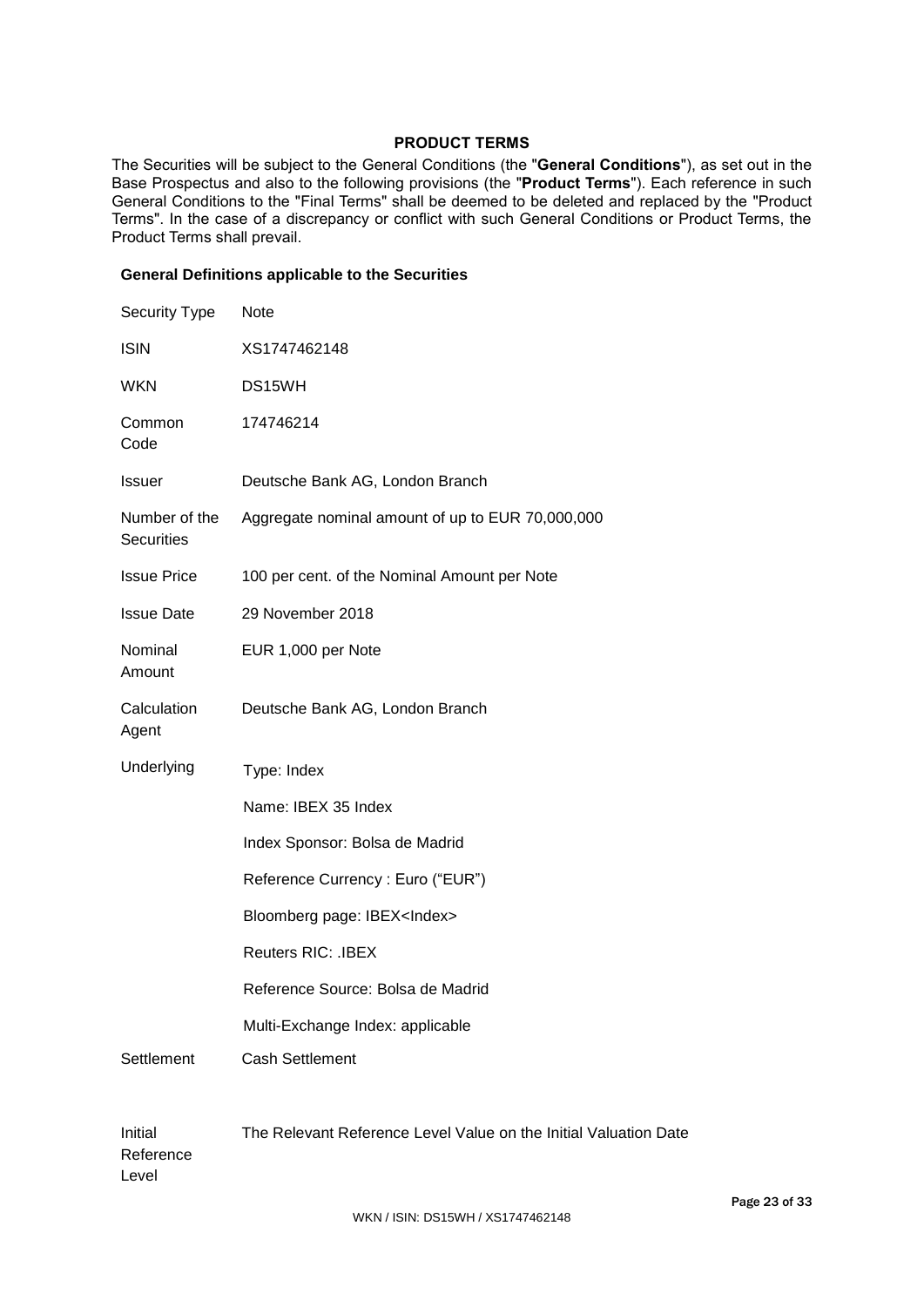| Final<br>Reference<br>Level          | The Reference Level on the Valuation Date                                                                                                                                                                                                               |
|--------------------------------------|---------------------------------------------------------------------------------------------------------------------------------------------------------------------------------------------------------------------------------------------------------|
| Reference<br>Level                   | An amount (which shall be deemed to be a monetary value in the Settlement<br>Currency) equal to the Relevant Reference Level Value on such day quoted by or<br>published on the Reference Source as specified in the specification of the<br>Underlying |
| Relevant<br>Reference<br>Level Value | The official closing level of the Underlying                                                                                                                                                                                                            |
| Initial<br><b>Valuation Date</b>     | 29 November 2018                                                                                                                                                                                                                                        |
| <b>Valuation Date</b>                | 29 November 2024                                                                                                                                                                                                                                        |
| Settlement<br>Date                   | 6 December 2024                                                                                                                                                                                                                                         |
| Coupon<br>Cessation<br>Date          | the Settlement Date                                                                                                                                                                                                                                     |

# **General Definitions applicable to Notes**

| Cash Amount | (a) | If a Switch Event has occurred, 100 per cent. of the Nominal Amount. |                                                                                                                                                                                                                                                                                                          |                                                                                                                                                                                                                                                                                                                                                     |  |
|-------------|-----|----------------------------------------------------------------------|----------------------------------------------------------------------------------------------------------------------------------------------------------------------------------------------------------------------------------------------------------------------------------------------------------|-----------------------------------------------------------------------------------------------------------------------------------------------------------------------------------------------------------------------------------------------------------------------------------------------------------------------------------------------------|--|
|             | (b) | If a Switch Event has not occurred:                                  |                                                                                                                                                                                                                                                                                                          |                                                                                                                                                                                                                                                                                                                                                     |  |
|             |     | (i)<br>(A)<br>(B)                                                    | if, on the Valuation Date the Performance of the Underlying is<br>above or equal to the Strike, the sum of (i) 100 per cent. of the<br>Nominal Amount, plus (ii) the product of:<br>the Participation Factor; and<br>the greater of (I) zero and (II) the difference between $(x)$ and $(y)$ ,<br>where: |                                                                                                                                                                                                                                                                                                                                                     |  |
|             |     |                                                                      |                                                                                                                                                                                                                                                                                                          |                                                                                                                                                                                                                                                                                                                                                     |  |
|             |     |                                                                      | (x)                                                                                                                                                                                                                                                                                                      | is the quotient of the Final Reference Level (as<br>numerator) divided by the Initial Reference Level (as<br>denominator), and                                                                                                                                                                                                                      |  |
|             |     |                                                                      | (y)                                                                                                                                                                                                                                                                                                      | is the Strike                                                                                                                                                                                                                                                                                                                                       |  |
|             |     | (i)<br>(ii)                                                          |                                                                                                                                                                                                                                                                                                          | (ii) if, on the Valuation Date the Performance of the Underlying is below<br>the Strike the product of:<br>the Nominal Amount (as numerator) and<br>the quotient of the Final Reference Level (as numerator)<br>divided by the Initial Reference Level (as denominator),<br>provided that the Cash Amount will not be less than the Minimum Amount. |  |
| Strike      |     |                                                                      |                                                                                                                                                                                                                                                                                                          | 100 per cent of the Initial Reference Level                                                                                                                                                                                                                                                                                                         |  |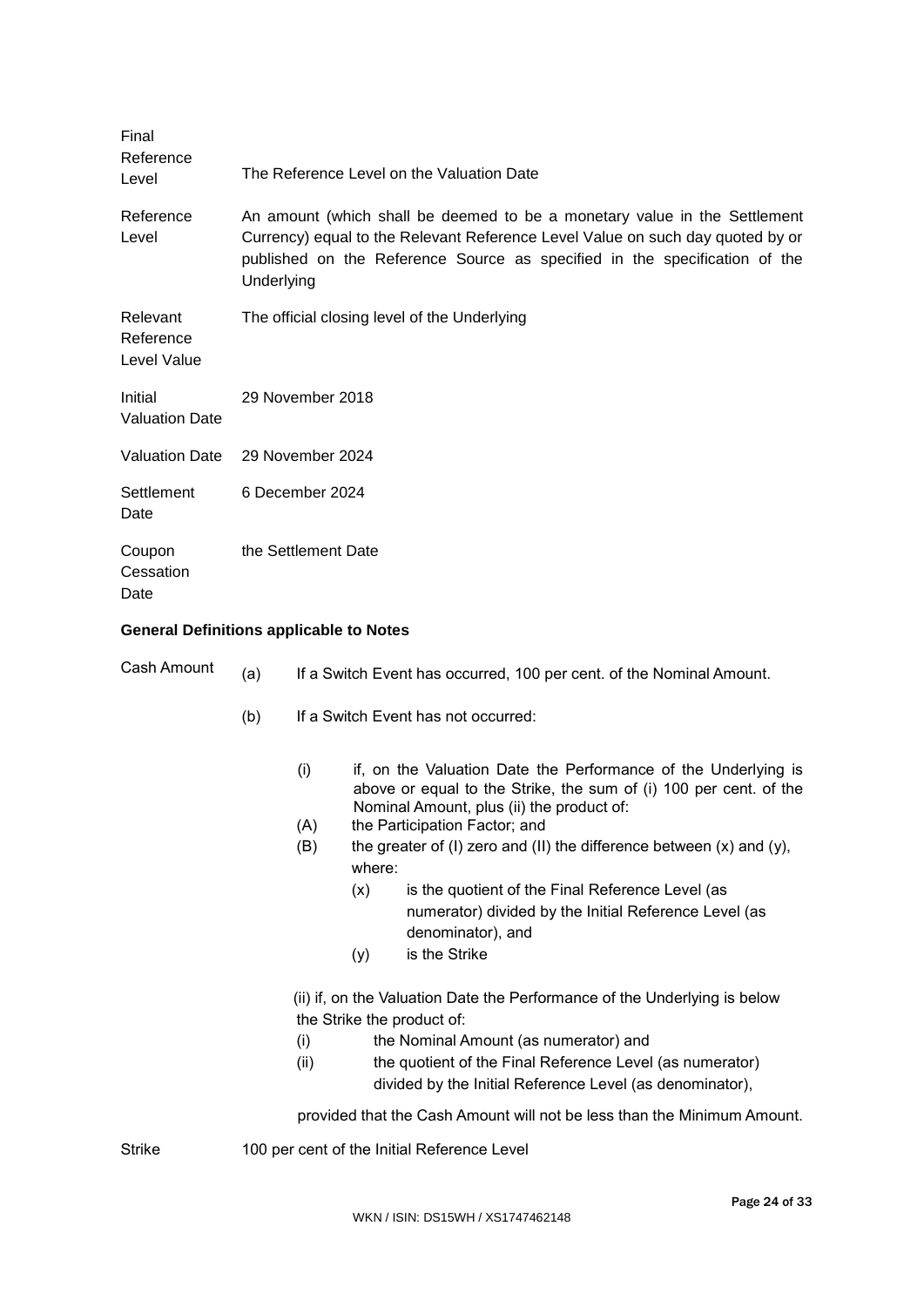| Performance                   | The quotient of:                                                                                                                                                                                                                                                                                                                                                                                                                                                                                                                                                                  |  |  |  |  |
|-------------------------------|-----------------------------------------------------------------------------------------------------------------------------------------------------------------------------------------------------------------------------------------------------------------------------------------------------------------------------------------------------------------------------------------------------------------------------------------------------------------------------------------------------------------------------------------------------------------------------------|--|--|--|--|
|                               | the Final Reference Level (as numerator) and<br>(a)<br>the Initial Reference Level (as denominator)<br>(b)                                                                                                                                                                                                                                                                                                                                                                                                                                                                        |  |  |  |  |
| Participation<br>Factor       | 125 per cent                                                                                                                                                                                                                                                                                                                                                                                                                                                                                                                                                                      |  |  |  |  |
| Coupon<br>Amount              | If a Switch Event has occurred, the current and future Switch Coupon shall be<br>payable on each Coupon Payment Date falling after the Switch Event Date. The<br>sum of Switch Coupon in respect of each Coupon Payment Date (if any) prior to<br>the Switch Event Date shall be paid on the first Coupon Payment Date after the<br>Switch Event.<br>The Coupon Amount payable on the Coupon Payment Date falling on the<br>Settlement Date will be payable together with the Cash Amount payable on the<br>Settlement Date.                                                      |  |  |  |  |
| Coupon<br>Payment             | If a Switch Event has occurred, Coupon Payment applies                                                                                                                                                                                                                                                                                                                                                                                                                                                                                                                            |  |  |  |  |
| Coupon<br><b>Payment Date</b> | If a Switch Event occurs on a Switch Event Date:<br>in respect of each Switch Event Date, from, and including, the Switch<br>(a)<br>Event Date (if any) on which a Switch Event occurs, the third Business<br>Day following such Switch Event Date; and<br>the Settlement Date.<br>(b)                                                                                                                                                                                                                                                                                            |  |  |  |  |
|                               | There shall be no Coupon Payment Dates if no Switch Event occurs on any<br>Switch Event Date.                                                                                                                                                                                                                                                                                                                                                                                                                                                                                     |  |  |  |  |
| Switch<br>Coupon              | 4.5 per cent of the Nominal Amount                                                                                                                                                                                                                                                                                                                                                                                                                                                                                                                                                |  |  |  |  |
| <b>Switch Event</b>           | A "Switch Event" means that the Issuer, in its sole and absolute discretion,<br>decides to delink the payments under the Notes from the performance of the<br>Underlying, and determines to pay the Switch Coupon on each Coupon Payment<br>Date and to pay a Cash Amount equal to the Nominal Amount on the Settlement<br>Date.<br>A Switch Event shall occur on a Switch Event Date in the sole and absolute<br>discretion of the Issuer upon the Issuer giving notice to holders of the Notes in<br>accordance with General Condition §16(1) on the relevant Switch Event Date |  |  |  |  |
| Minimum<br>Amount             | 95 per cent of the Nominal Amount                                                                                                                                                                                                                                                                                                                                                                                                                                                                                                                                                 |  |  |  |  |
| Switch<br>Event<br>Date       | 29 November 2019, 30 November 2020, 29 November 2021, 29 November 2022<br>and 29 November 2023                                                                                                                                                                                                                                                                                                                                                                                                                                                                                    |  |  |  |  |
|                               | <b>Further Definitions applicable to the Securities</b>                                                                                                                                                                                                                                                                                                                                                                                                                                                                                                                           |  |  |  |  |
| Settlement                    | <b>EUR</b>                                                                                                                                                                                                                                                                                                                                                                                                                                                                                                                                                                        |  |  |  |  |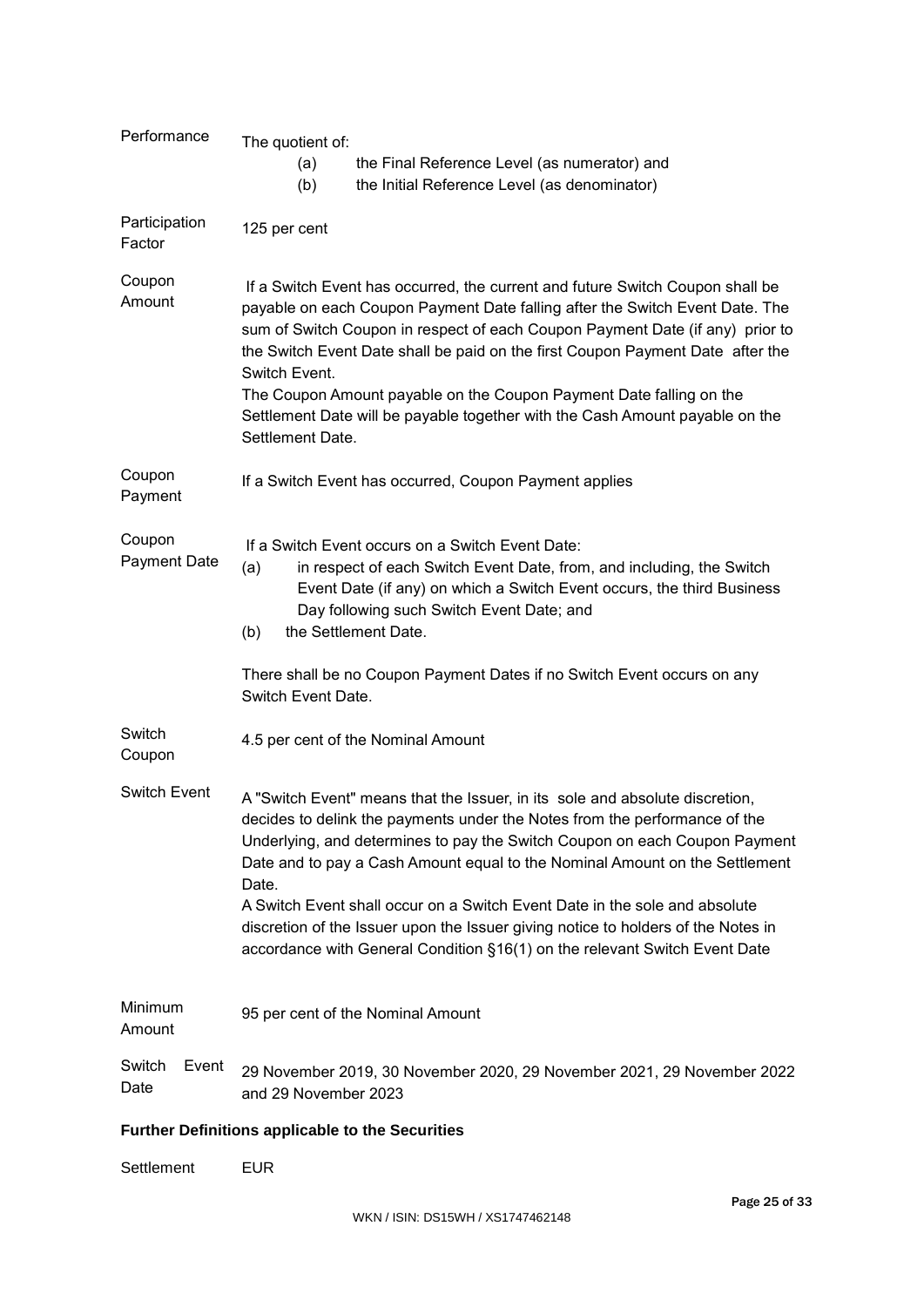# **Currency**

| <b>Business Day</b>              | A day on which the Trans-European Automated Real-time Gross settlement<br>Express Transfer (TARGET2) system (or any successor thereto) is open, and on<br>which commercial banks and foreign exchange markets settle payments in the<br>Business Day Location(s) and 24 December and 31 December each year are not<br>considered Business Days |
|----------------------------------|------------------------------------------------------------------------------------------------------------------------------------------------------------------------------------------------------------------------------------------------------------------------------------------------------------------------------------------------|
| Business Day<br>Convention       | <b>Following Business Day Convention</b>                                                                                                                                                                                                                                                                                                       |
| Business Day London<br>Locations |                                                                                                                                                                                                                                                                                                                                                |
| Payment Day<br>Locations         | London                                                                                                                                                                                                                                                                                                                                         |
| Form of<br><b>Securities</b>     | Global Security in bearer form                                                                                                                                                                                                                                                                                                                 |
| <b>Clearing Agent</b>            | Euroclear Bank S.A./N.V., 1 boulevard Albert II, 1210 Bruxelles, Belgium                                                                                                                                                                                                                                                                       |
|                                  | Clearstream Banking Luxembourg S.A., 42 avenue John F. Kennedy, L-1855<br>Luxembourg<br>(For the avoidance of doubt, any cash amounts payable by the Issuer shall be                                                                                                                                                                           |
|                                  | transferred to the relevant Clearing Agent for distribution to the Securityholders.                                                                                                                                                                                                                                                            |
|                                  | The Issuer will be discharged of its payment obligations by payment of the Cash<br>Amount to, or to the order of, the relevant Clearing Agent in respect of the amount<br>so paid.)                                                                                                                                                            |
| Governing<br>Law                 | English law                                                                                                                                                                                                                                                                                                                                    |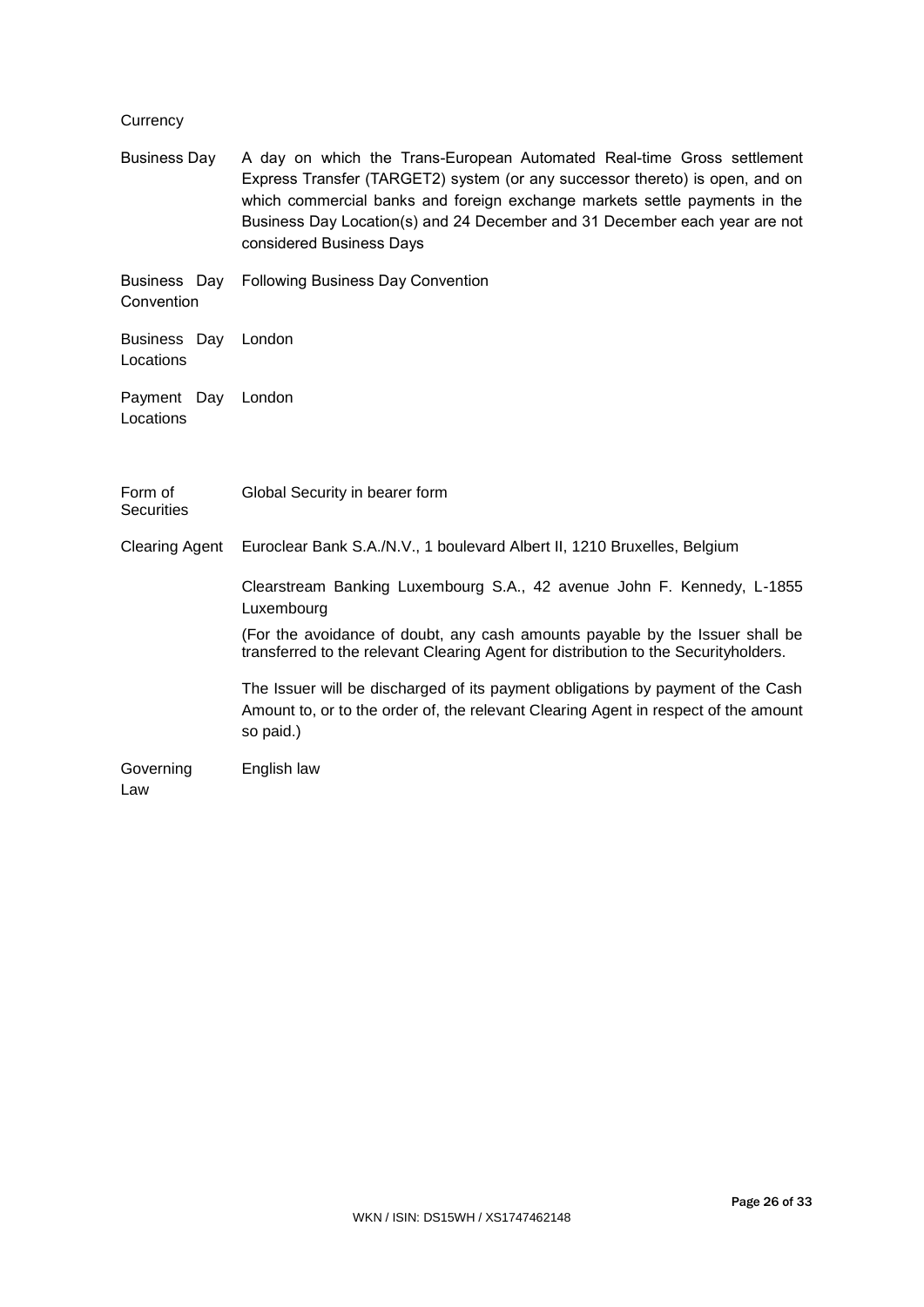# **ADDITIONAL INFORMATION**

# **LISTING AND ADMISSION TO TRADING**

| Listing and admission to Trading                                                                                    | Application has been made to list the Securities on<br>the Official List of the Luxembourg Stock<br>Exchange and to trade them on the Regulated<br>Market of the Luxembourg Stock Exchange, which<br>is a regulated market for the purposes of Directive<br>2014/65/EU (as amended), such listing to be<br>effective from at the earliest, the Issue Date. No<br>assurances can be given that such application for<br>listing and admission to trading will be granted (or,<br>if granted, will be granted by the Issue Date) |
|---------------------------------------------------------------------------------------------------------------------|-------------------------------------------------------------------------------------------------------------------------------------------------------------------------------------------------------------------------------------------------------------------------------------------------------------------------------------------------------------------------------------------------------------------------------------------------------------------------------------------------------------------------------|
| Minimum Trade Size                                                                                                  | One Security                                                                                                                                                                                                                                                                                                                                                                                                                                                                                                                  |
| Estimate of total expenses related to<br>admission to trading                                                       | EUR 5,600                                                                                                                                                                                                                                                                                                                                                                                                                                                                                                                     |
| <b>OFFERING OF SECURITIES</b>                                                                                       |                                                                                                                                                                                                                                                                                                                                                                                                                                                                                                                               |
| Investor minimum subscription amount                                                                                | EUR 1,000                                                                                                                                                                                                                                                                                                                                                                                                                                                                                                                     |
| Investor maximum subscription amount                                                                                | Not Applicable                                                                                                                                                                                                                                                                                                                                                                                                                                                                                                                |
| Offer price                                                                                                         | The Issue Price                                                                                                                                                                                                                                                                                                                                                                                                                                                                                                               |
| The Subscription Period:                                                                                            | Applications to subscribe for the Securities may be<br>made from, and including, 24 October 2018 to,<br>and including, 28 November 2018                                                                                                                                                                                                                                                                                                                                                                                       |
|                                                                                                                     | The Issuer reserves the right for any reason to<br>reduce the number of Securities offered                                                                                                                                                                                                                                                                                                                                                                                                                                    |
| Cancellation of the Issuance of the Securities:                                                                     | The Issuer reserves the right for any reason to<br>cancel the issuance of the Securities                                                                                                                                                                                                                                                                                                                                                                                                                                      |
| Early Closing of the Subscription Period of the<br>Securities:                                                      | The Issuer reserves the right for any reason to<br>close the Subscription Period early                                                                                                                                                                                                                                                                                                                                                                                                                                        |
| Conditions to which the offer is subject:                                                                           | Offers of the Securities are conditional on their<br>issue                                                                                                                                                                                                                                                                                                                                                                                                                                                                    |
| Description of the application process:                                                                             | Applications to purchase Securities will be made<br>through local branches of Deutsche Bank S.A.E.<br>domiciled at Paseo De La Castellana, 18, 28046<br>Madrid, Spain                                                                                                                                                                                                                                                                                                                                                         |
| Description of possibility to reduce<br>subscriptions and manner for refunding excess<br>amount paid by applicants: | Not applicable                                                                                                                                                                                                                                                                                                                                                                                                                                                                                                                |
|                                                                                                                     |                                                                                                                                                                                                                                                                                                                                                                                                                                                                                                                               |

Details of the method and time limits for paying Investors will be notified by the Issuer or the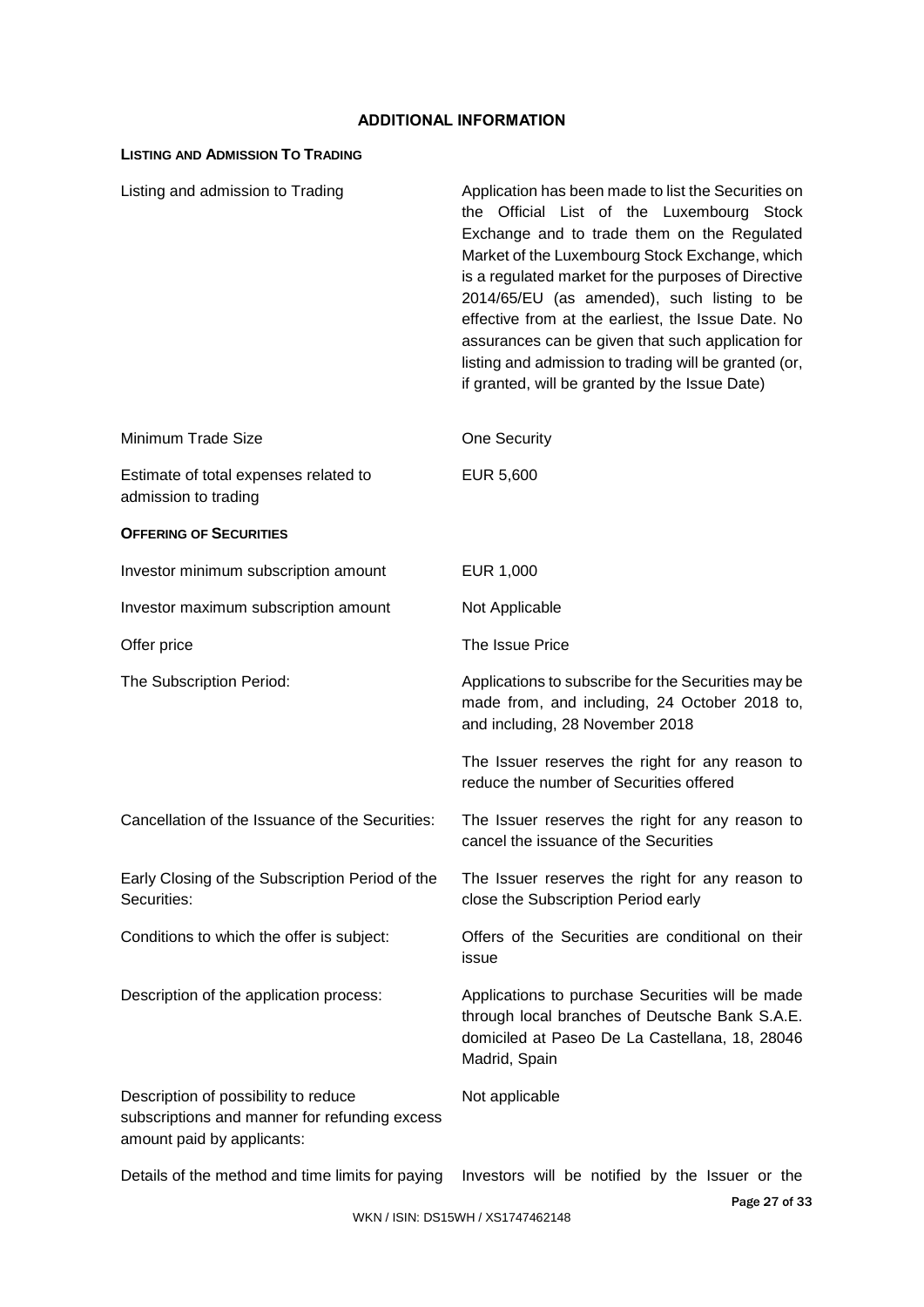Manner in and date on which results of the offer are to be made public:

Procedure for exercise of any right of preemption, negotiability of subscription rights and treatment of subscription rights not exercised

Categories of potential investors to which the Securities are offered and whether tranche(s) have been reserved for certain countries:

Process for notification to applicants of the amount allotted and the indication whether dealing may begin before notification is made:

Amount of any expenses and taxes specifically charged to the subscriber or purchaser:

Name(s) and address(es), to the extent known to the Issuer, of the placers in the various countries where the offer takes place

up and delivering the Securities: relevant financial intermediary of their allocations of Securities and the settlement arrangements in respect thereof. The Securities will be issued on the Issue Date against payment to the Issuer by the relevant Distributor of the net subscription price

> The results of the offer are available free of charge from the third business day after the Issue Date in the branches of the relevant Paying Agent. The results of the offer will be filed with the Spanish Securities Market Commission (Comisión Nacional del Mercado de Valores) (the "**CNMV**") and will be published on the website of the Luxembourg Stock Exchange (www.bourse.lu) and the CNMV (www.cnmv.es)

Not applicable

# Non-qualified investors

Offers may be made in Spain to any person which complies with all other requirements for investment as set out in the Base Prospectus or otherwise determined by the Issuer and/or the relevant financial intermediaries. In other EEA countries, offers will only be made pursuant to an exemption under the Prospectus Directive as implemented in such jurisdictions.

Not applicable

Save for the Issue Price, which includes the commissions payable to the Distributors, details of which are set out in the section below entitled "Fees", the Issuer is not aware of any expenses and taxes specifically charged to the subscriber or purchaser

Local branches of Deutsche Bank S.A.E. domiciled at Paseo De La Castellana, 18, 28046 Madrid, Spain (the "**Distributor**" and together with any other entities appointed as a distributor in respect of the Securities during the Subscription Period, the "**Distributors**")

## **FEES**

Fees paid by the Issuer to the Distributor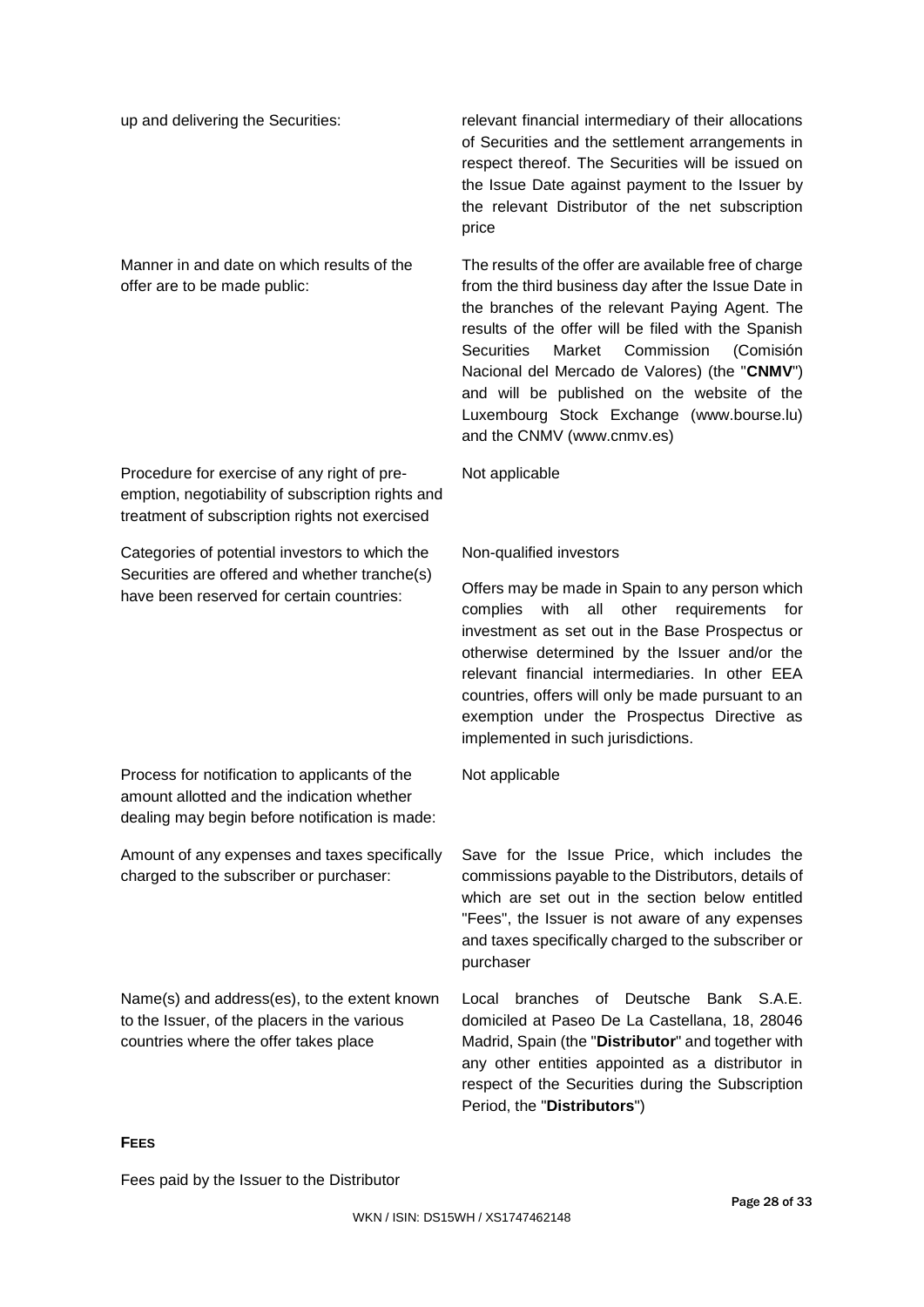| <b>Trailer Fee</b>                                                                | Not applicable                                                                                                                                                                                                                                                                                                                                                                                                                                                                                                                                                                                                                                                                                                                                                                                                 |
|-----------------------------------------------------------------------------------|----------------------------------------------------------------------------------------------------------------------------------------------------------------------------------------------------------------------------------------------------------------------------------------------------------------------------------------------------------------------------------------------------------------------------------------------------------------------------------------------------------------------------------------------------------------------------------------------------------------------------------------------------------------------------------------------------------------------------------------------------------------------------------------------------------------|
| <b>Placement Fee</b>                                                              | The Issue Price contains a fee of up to 5.00 per<br>cent. of the Nominal Amount per Note                                                                                                                                                                                                                                                                                                                                                                                                                                                                                                                                                                                                                                                                                                                       |
| Fees charged by the Issuer to the<br>Securityholders post issuance                | Not applicable                                                                                                                                                                                                                                                                                                                                                                                                                                                                                                                                                                                                                                                                                                                                                                                                 |
| <b>SECURITY RATINGS</b>                                                           |                                                                                                                                                                                                                                                                                                                                                                                                                                                                                                                                                                                                                                                                                                                                                                                                                |
| Rating                                                                            | The Securities have not been rated                                                                                                                                                                                                                                                                                                                                                                                                                                                                                                                                                                                                                                                                                                                                                                             |
| <b>INTERESTS OF NATURAL AND LEGAL PERSONS</b><br><b>INVOLVED IN THE ISSUE</b>     | Save for any fees payable as set out under "Fees"<br>above, so far as the Issuer is aware, no person<br>involved in the issue of the Securities has an<br>interest material to the offer                                                                                                                                                                                                                                                                                                                                                                                                                                                                                                                                                                                                                       |
| <b>REASONS FOR THE OFFER, ESTIMATED NET</b><br><b>PROCEEDS AND TOTAL EXPENSES</b> |                                                                                                                                                                                                                                                                                                                                                                                                                                                                                                                                                                                                                                                                                                                                                                                                                |
| Reasons for offer                                                                 | The net proceeds from each issue of Securities<br>will be applied by the Issuer as set out under the<br>heading "Use of Proceeds" in the Base<br>Prospectus                                                                                                                                                                                                                                                                                                                                                                                                                                                                                                                                                                                                                                                    |
| <b>PUBLICATION OF NOTICES</b>                                                     |                                                                                                                                                                                                                                                                                                                                                                                                                                                                                                                                                                                                                                                                                                                                                                                                                |
| <b>Publication of notices</b>                                                     | Notices will be published in accordance with<br>$$16(1)(a)$ and/or $$16(1)(b)$                                                                                                                                                                                                                                                                                                                                                                                                                                                                                                                                                                                                                                                                                                                                 |
| <b>RANKING OF THE SECURITIES</b>                                                  |                                                                                                                                                                                                                                                                                                                                                                                                                                                                                                                                                                                                                                                                                                                                                                                                                |
| Ranking of the Securities                                                         | The Issuer believes that the Securities will fall<br>within the scope of Sec 46f (7) of the German<br>Banking Act (Kreditwesengesetz, "KWG") and will<br>constitute<br>Preferred<br>Senior<br>Obligations<br>as<br>described in chapter "III. General Information on<br>the Programme" section "C. General Description<br>of the Programme" under "Ranking of Securities".<br>However, investors should note that in a German<br>insolvency proceeding or in the event of the<br>imposition of resolution measures with respect to<br>the Issuer, the competent resolution authority or<br>court would determine whether unsecured and<br>unsubordinated Securities issued under the<br>Preferred<br>Senior<br>Programme<br>qualify<br>as<br>Non-Preferred<br>Senior<br>Obligations<br>or<br>as<br>Obligations |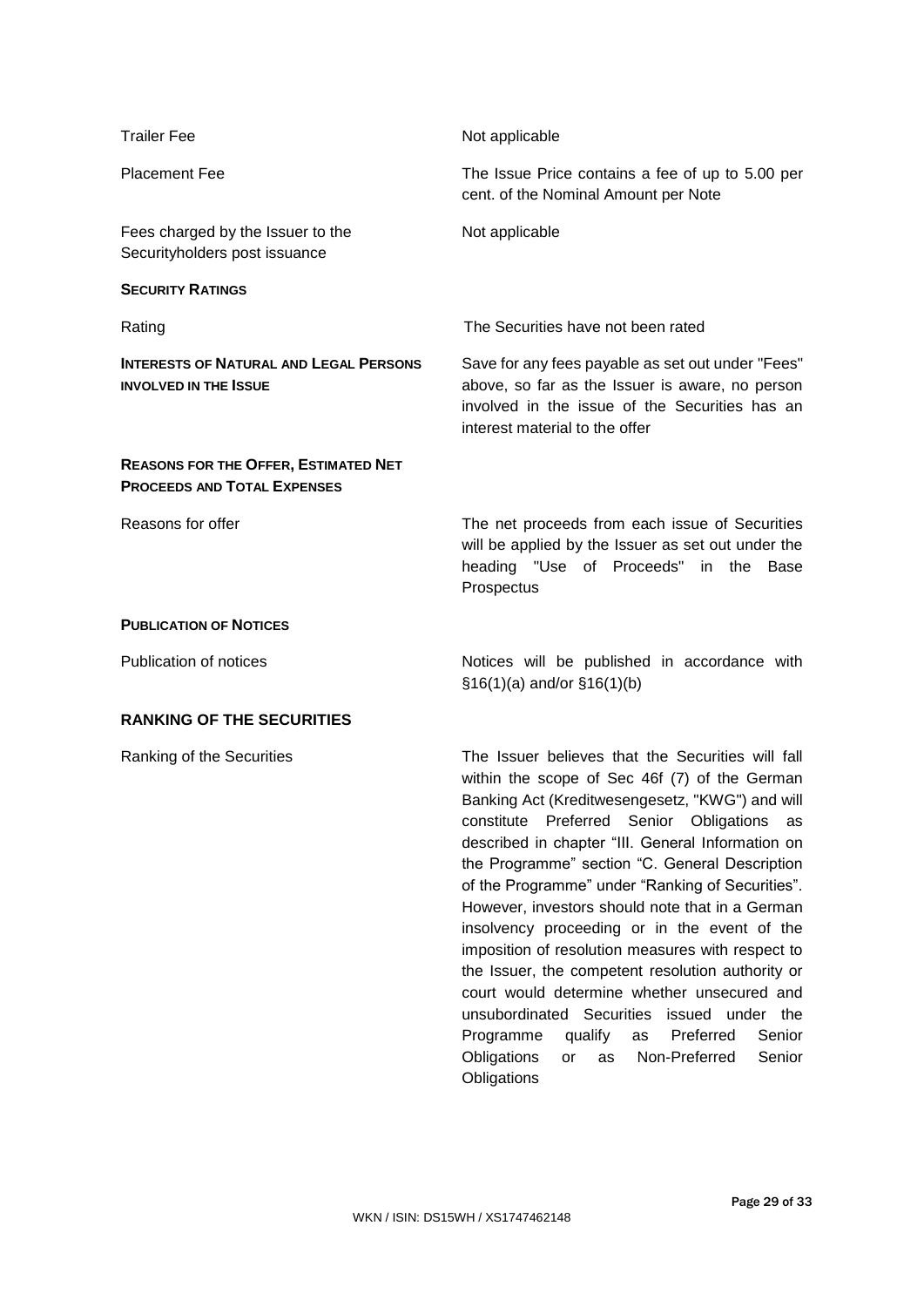## **INFORMATION RELATING TO THE UNDERLYING**

Information on the Underlying, on the past and future performance of the Underlying and its volatility can be obtained on the Bloomberg or Reuters page as provided for each security or item composing the Underlying.

The sponsor of the index composing the Underlying also maintains an Internet Site at the following address where further information may be available in respect of the Underlying (including a description of the essential characteristics of the index, comprising, as applicable, the type of index, the method and formulas of calculation, a description of the individual selection process of the index components and the adjustment rules).

Index Sponsor: Bolsa de Madrid Internet Site of Index Sponsor: [www.sbolsas.es](http://www.sbolsas.es/) **Index Disclaimer:**

## **IBEX 35® Index**

Sociedad de Bolsas, owner of the IBEX 35® Index and registered holder of the corresponding trademarks associated with it, does not sponsor, promote, or in any way evaluate the advisability of investing in this financial product and the authorisation granted to ENTITY for the use of IBEX 35® trademark does not imply any approval in relation with the information offered by ENTITY or with the usefulness or interest in the investment in the above mentioned financial product.

Sociedad de Bolsas does not warrant in any case nor for any reason whatsoever:

- a) The continuity of the composition of the IBEX 35® Index exactly as it is today or at any other time in the past.
- b) The continuity of the method for calculating the IBEX 35® Index exactly as it is calculated today or at any other time in the past.
- c) The continuity of the calculation, formula and publication of the IBEX 35® Index.
- d) The precision, integrity or freedom from errors or mistakes in the composition and calculation of the IBEX 35® Index.
- e) The suitability of the IBEX 35® Index for the anticipated purposes for the financial product.

The parties thereto acknowledge the rules for establishing the prices of the securities included in the IBEX 35® Index and of said index in accordance with the free movement of sales and purchase orders within a neutral and transparent market and that the parties thereto undertake to respect the same and to refrain from any action not in accordance therewith.

#### **Further Information Published by the Issuer**

The Issuer does not intend to provide any further information on the Underlying.

## **IMPORTANT LEGAL INFORMATION**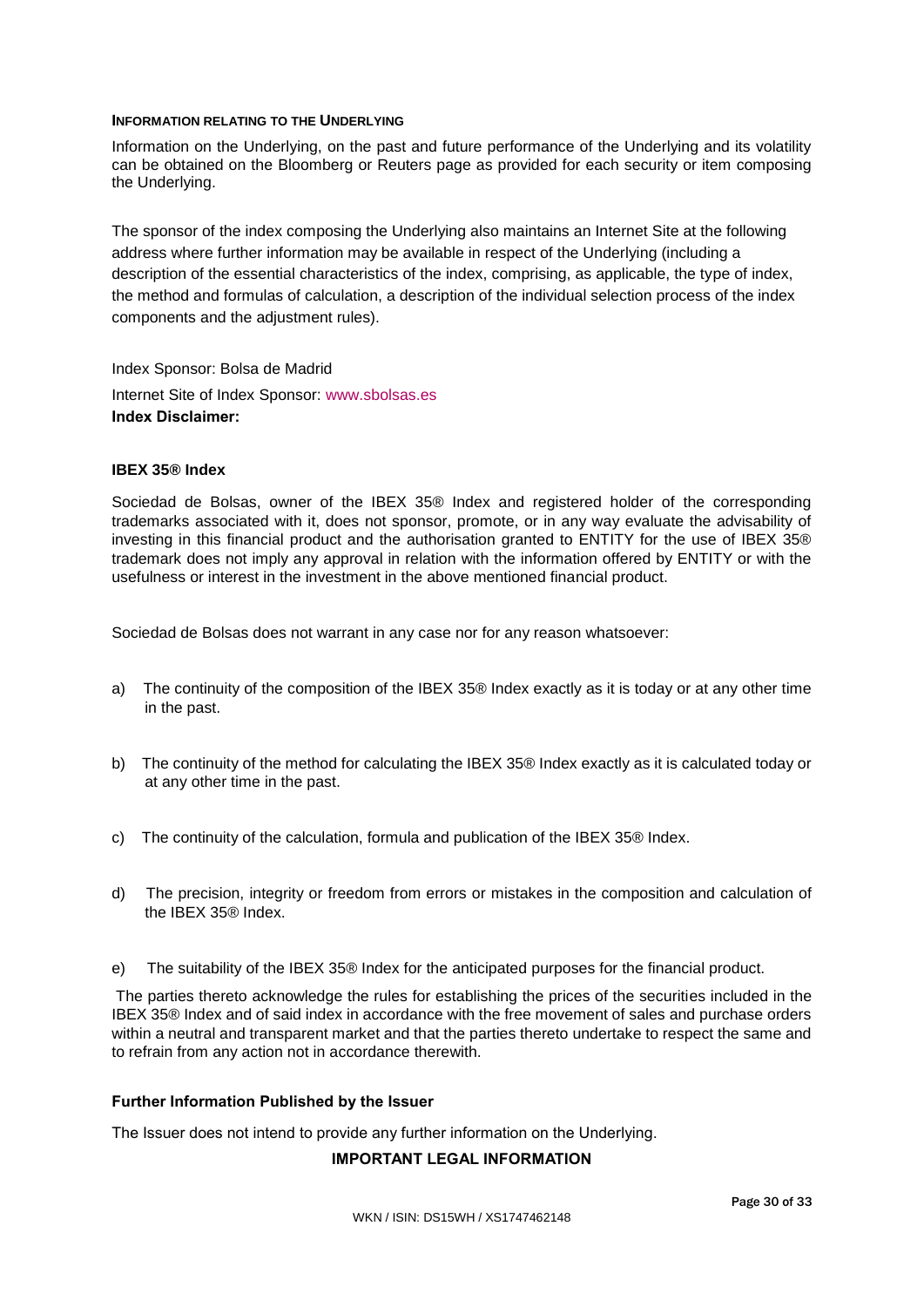**Consent to Use of Prospectus:** With respect to Article 3(2) of the Prospectus Directive the Issuer consents, to the extent and under the conditions below, to the use of the Prospectus during the Subscription Period as long as the Prospectus is valid in accordance with Article 9 of the Prospectus Directive and accepts responsibility for the content of the Prospectus also with respect to subsequent resale or final placement of Securities by any financial intermediary which was given consent to use the prospectus.

Such consent was given to only one (individual consent) specified financial intermediary, being all local branches of Deutsche Bank S.A.E. domiciled at Paseo De La Castellana, 18, 28046 Madrid, Spain and only for offers made in Spain to any person who complies with all other requirements for investment as set out in the Base Prospectus or otherwise determined by the Issuer and/or the relevant financial intermediary. In other EEA countries, offers may only be made pursuant to an exemption under the Prospectus Directive as implemented in such jurisdictions.

Such consent by the Issuer is subject to each dealer and/or financial intermediary complying with the terms and conditions described in this Prospectus as well as any applicable selling restrictions. The distribution of this Prospectus as well as the offering, sale and delivery of Securities in certain jurisdictions may be restricted by law.

Each dealer and/or each financial intermediary, if any, and/or each person into whose possession this Prospectus comes is required to inform themselves about and observe any such restrictions. The Issuer reserves the right to withdraw its consent to the use of this Prospectus in relation to certain dealers and/or financial intermediaries.

**In case of an offer being made by a financial intermediary, such financial intermediary must provide information to investors on the terms and conditions of the offer at the time the offer is made.**

**Any new information with respect to financial intermediaries unknown at the time of the approval of the Prospectus will be published on the internet page www.x-markets.db.com (and the information appearing on such website does not form part of this Prospectus).**

**Responsibility Statement:** The Issuer accepts responsibility for the information contained in this document. To the best of the knowledge of the Issuer, having taken all reasonable care to ensure that such is the case, the information contained in this document is in accordance with the facts and does not omit anything likely to affect the import of such information.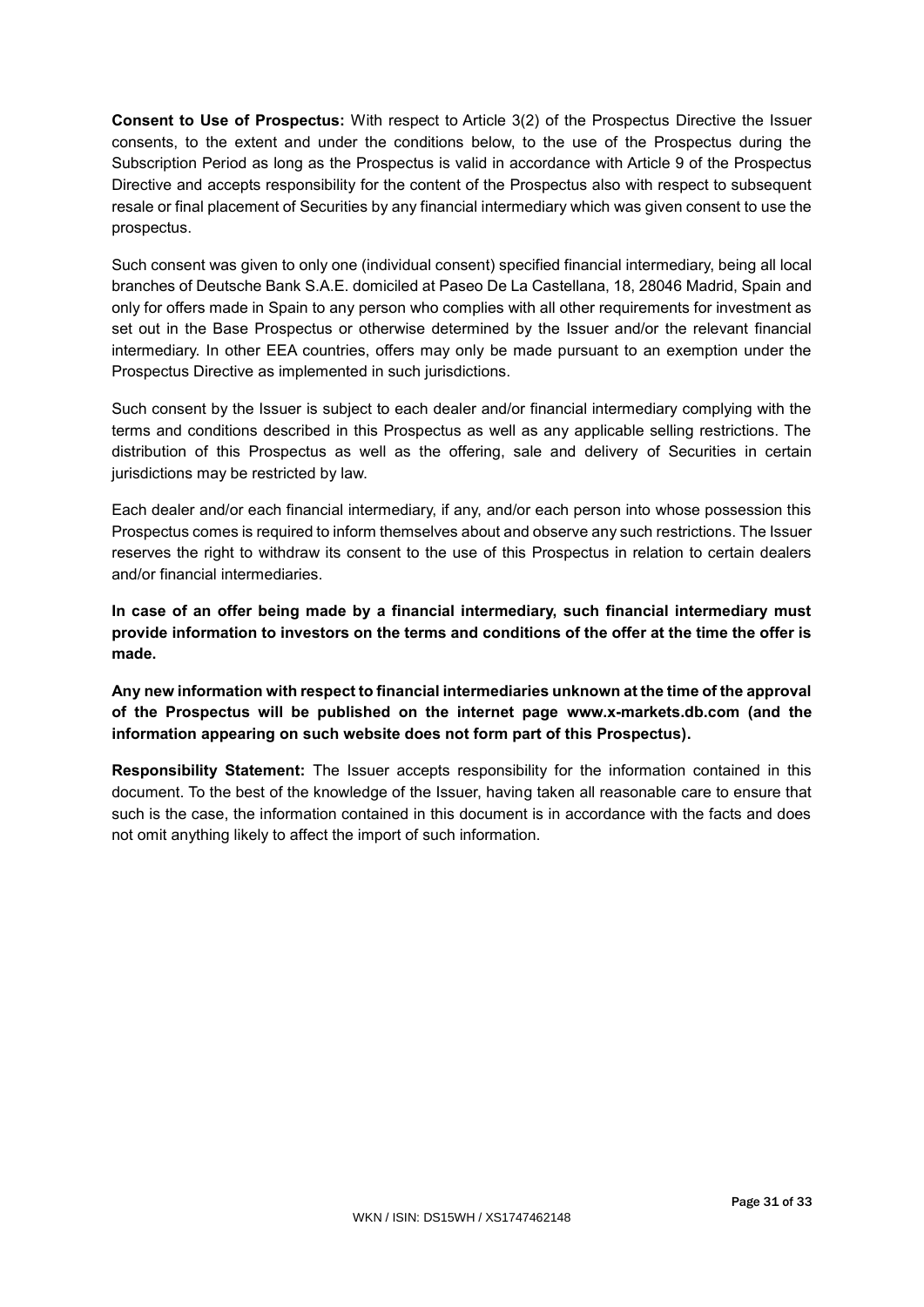## **GENERAL INFORMATION**

1. The establishment of the Programme and the issue of Securities thereunder have been duly authorised by the competent representatives of Deutsche Bank.

The establishment of the Programme is considered to be in the ordinary course of Deutsche Bank's business and therefore was not authorised by board resolutions.

Deutsche Bank has obtained or will obtain from time to time all necessary consents, approvals and authorisations in connection with the issue and performance of its obligations under the **Securities** 

- 2. There has been no material adverse change in the prospects of Deutsche Bank since 31 December 2017. There has been no significant change in the financial position or trading position of Deutsche Bank since 30 June 2018.
- 3. Save as disclosed in the 2018 EMTN Base Prospectus, under the title "Legal and Arbitration Proceedings" on page 89, as supplemented from time to time, and pages 16-31 of the Second Supplement to the 2018 EMTN Base Prospectus, there have been no governmental, legal or arbitration proceedings (including any such proceedings which are pending or threatened of which the issuer is aware) during the last twelve months which may have, or have had in the recent past, significant effects on the Issuer's financial position or profitability.
- 4. The Issuer does not intend to provide any post-issuance information in relation to the assets underlying the Securities, except if required any applicable law or regulation.
- 5. So long as Securities are capable of being issued under the Programme, copies of the following documents will be available from the registered office of the Issuer and from the specified office of the Paying Agent for the time being in Luxembourg:
	- (i) the articles of association (with an English translation where applicable) of the Issuer;
	- (ii) the audited consolidated and non-consolidated annual financial statements of Deutsche Bank in respect of the financial years ended 31 December 2017 and 31 December 2016 (in German and each with an English translation thereof);
	- (iii) the 30 June 2018 Interim Report;
	- (iv) the 2018 March Interim Report;
	- (v) the Base Prospectus;
	- (vi) the First Supplement to the Base Prospectus;
	- (vii) the Second Supplement to the Base Prospectus;
	- (viii) the Third Supplement to the Base Prospectus;
	- (ix) the Fourth Supplement to the Base Prospectus;
	- (x) the Fifth Supplement to the Base Prospectus;
	- (xi) the Sixth Supplement to the Base Prospectus;
	- (xii) the 2018 EMTN Base Prospectus;
	- (xiii) the First Supplement to the 2018 EMTN Base Prospectus;
	- (xiv) the Second Supplement to the 2018 EMTN Base Prospectus;
	- (xv) the Third Supplement to the 2018 EMTN Base Prospectus; and
	- (xvi) this Prospectus